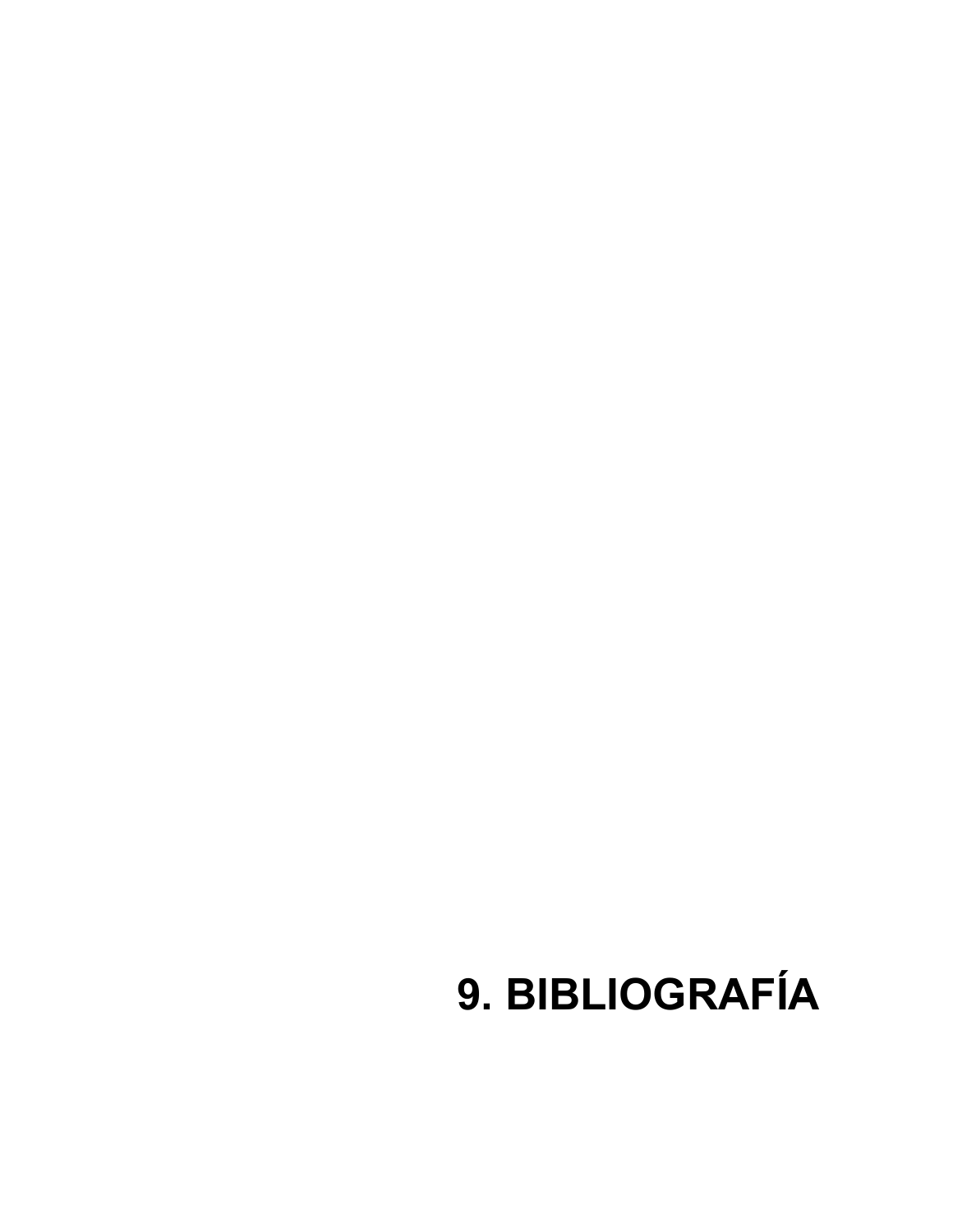Akingbemi, B. T.; Sottas, C. M.; Koulova, A. I.; Klinefelter, G. R., Hardy, M. P. (2004). Inhibition of testicular steroidogenesis by the xenoestrogen bisphenol A is associated with reduced pituitary luteinizing hormone secretion and decreased steroidogenic enzyme gene expression in rat Leydig cells. Endocrinology 145:592-603.

Al-Hiyasat, A.S.; Darmani, H.; Elbetieha, A.M. (2002). Effects of bisphenol A on adult male mouse fertility. Eur J Oral Sci. 110:163-167.

Al-Hiyasat, A.S.; Darmani, H.; Elbetieha, A.M. (2004). Leached components from dental composites and their effects on fertility of female mice. Eur J Oral Sci. 112:267- 272.

Allen, E.; Doisy, E.A (1923). An ovarian hormone. Preliminary report on its localization and partial purification, and action in test animals. JAMA 81:819- 821. En: Knobil, E., Chair, Committee on hormonally active agents in the environment. (1999). Hormonally active agents in the environment. (National Research Council). National Research Council, Washington, DC.

Allen, Y.A.P.; Scott, A.P.; Matthiessen, P.; Haworth, S.; Thain, J.E.; Feis, S. (1999). Survey of estrogenic activity in United Kingdom estuarine and coastal waters and its effects on gonadal development in the flounder *Platichthys flesus*. Environ. Toxicol. Chem. 18, 1791–1800.

Aloisi, A.M.; Della Seta, D.; Ceccarelli, I.; Farabollini, F. (2001). Bisphenol-A differently affects estrogen receptors-alpha in estrous-cycling and lactating female rats. Neurosci Lett. 310:49-52.

Andersen, H.R.; Andersson, A.M.; Arnold, S.F.; Autrup, H.; Barfoed, M.; Beresford, N.A.; Bjerregaard, P.; Christiansen, L.B.; Gissel, B.; Hummel, R.; Bonefel Jorgensen, E.; Korsgaard, B.; Le Guevel, R.; Leffers, H.; McLachlan, J.; Moller, A.; Nielsen, J.B.; Olea, N.; Oles-Karasko, A.; Pakdel, F.; Pedersen, K.L.; Perez, P.; Skakkeboek, E.; Sonnenschein, C.; Soto, A.M.; Sumpter, J.P.; Thorpe; Grandjean, P. (1999a). Comparison of shorterm estrogenicity tests for identification of hormone-disrupting chemicals. Environ. Health Perspect. 107:89-108.

Andersen, H.R.; Halling-Sorensen, B.; Kusk, K.O. (1999b). A parameter for detecting estrogenic exposure in the copepod *Acartia tonsa*. Ecotoxicol. Environ. Saf. 44:56-61.

Anthony, C.T; Skinner M.K. (1989). Cytochemical and biochemical characterization of testicular peritubular myoid cells. Biol Reprod 40:811-823.

Ar. A.; Rahn, H. (1985). Pores in avian eggshells: gas conductance, gas exchange and embryonic growth rate. Respir Physiol 61:1-20.

Ashby, J.; Tinwell,H.; Stevens,J.; Pastoor, T.; Breckenridge, C. B. (2002). The Effects of atrazine on the sexual maturation of female rats. Regulatory Toxicology and Pharmacology 35:468-473.

Atanassova, N.; McKinnell, C.; Walker, M.; Turner, K.J.; Fisher, J.S.; Morley, M.; Millar, M.R.; Groome, N.P.; Sharpe, R.M.; (1999). Permanent effects of neonatal estrogen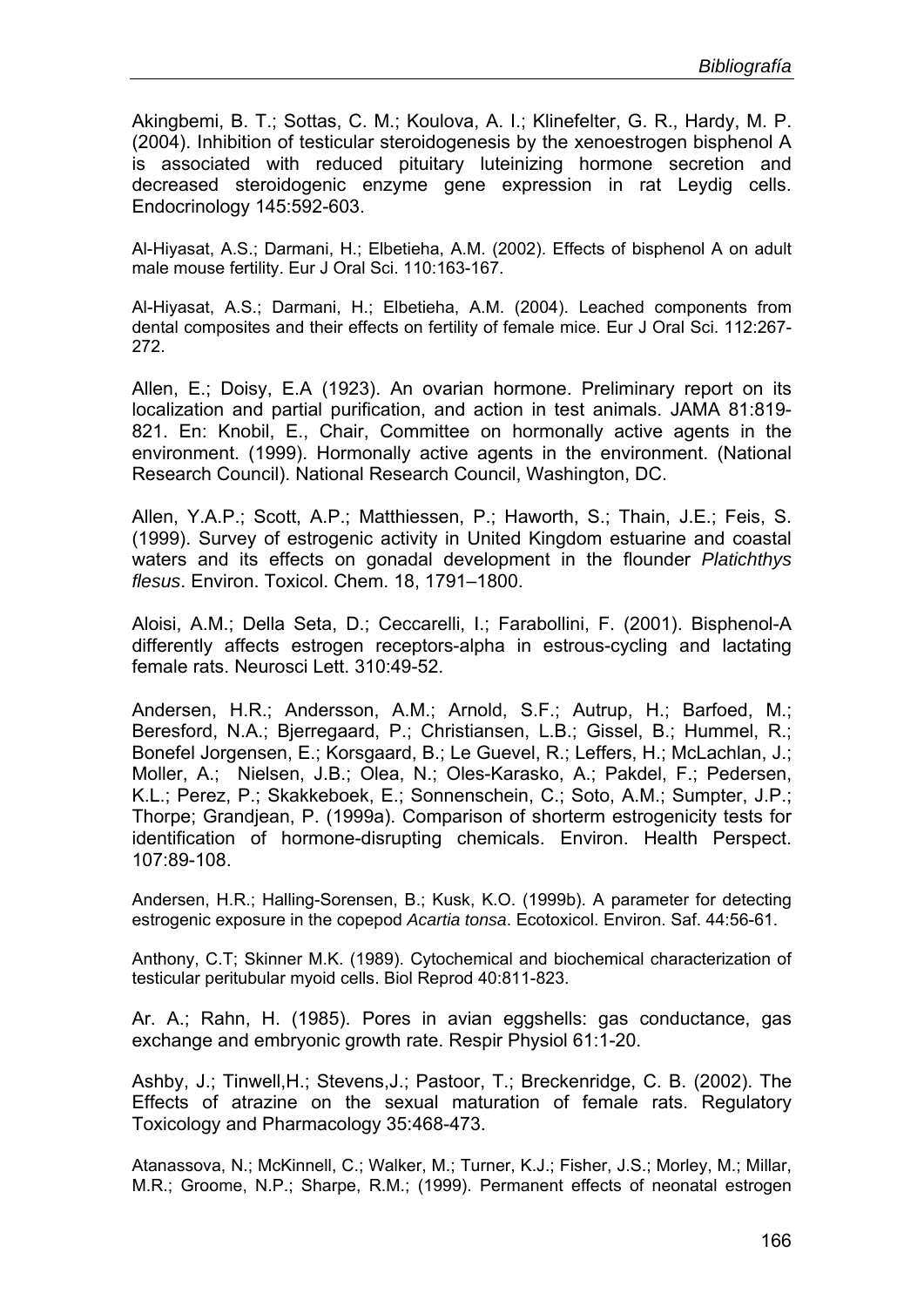exposure in rats on reproductive hormone levels, Sertoli cell number, and the efficiency of spermatogenesis in adulthood. Endocrinology 140:5364-5373.

Austin, H.B. (1989). Müllerian-duct regression in the American alligator (*Alligator mississippiensis*): Its morphology and testicular induction. J. Exp. Zool*.* 251:329-338.

Austin, H.B. (1990). The effects of estradiol and testosterone on Müllerian-duct regression in the American alligator (*Alligator mississippiensis*). Gen. Comp. Endocrinol*.* 76:461-472.

Banerjee, B.D.; Hussain, Q.Z. (1986). Effects of sub-chronic endosulfan exposure on humoral and cell mediated immune responses in albino rats. Arch. Toxicol. 59:279-284.

Banerjee, B.D.; Hussain, Q.Z. (1987). Effects of endosulfan on humoral and cell mediated immune responses in rats. Bull. Environ. Contam. Toxicol. 38:435-441.

Beato, M.; Sánchez-Pacheco A. (1996). Interaction of steroid hormone receptors with the transcription initiation complex. Endocr Rev 17:587-609.

Beldoménico, P.M.; Rey, F.; Prado, W.S.; Villarreal, J.C.; Muñoz-de-Toro, M.; Luque, E.H. (2007). *In ovum* exposure to pesticides increases the egg weight loss and decreases hatchlings weight of *Caiman latirostris* (Crocodylia: Alligatoridae). Ecotoxicol. Environ. Saf doi 10.1016/j.ecoenv.2006.12.018.

Berg, C.; Halldin, K.; Brunstrom. B.; Brandt, I. (1998). Methods for studying xenoestrogenic effects in birds. Toxicol Lett.;102-103:671-676.

Bergeron, J.M.; Crews, D.; McLachlan, J.A. (1994). PCBs as environmental estrogens: turtle sex determination as a biomarker of environmental contamination. Environ. Health Perspect. 102:780-781.

Bern, H.A. (1992). The fragile fetus. En: Colborn T, Clement C, eds. Chemically induced alterations in sexual and functional development: the wildlife/human connection. Princeton NJ: Princeton Scientific. 9-15.

Bisson, M.; Hontela, A. (2002). Cytotoxic and endocrine-disrupting potential of atrazine, diazinon, endosulfan, and mancozeb in adrenocortical steroidogenic Cells of rainbow trout exposed *in vitro*. Toxicol. Appl. Pharmacol. 180, 110–117.

Bon, E.; Barbe, U.; Núñez-Rodriguez, J.; Cuisset, B.; Pelissero, C.; Sumpter, J.P.; Le Menn, F. (1997). Plasma vitellogenin levels during the annual reproductive cycle of the female rainbow trout (*Oncorhynchus mykiss*): establishment and validation of an ELISA. Comp. Biochem. Physiol. B Biochem. Mol. Biol. 117:75-84.

Bowman, C.J.; Kroll, K.J.; Hemmer, M.J.; Folmar, L.C.; Denslow, N.D. (2000). Estrogen-induced vitellogenin mRNA and protein in sheepshead minnow (*Cyprinodon variegates*). Gen Comp Endocrinol 120:300-313.

Brasfield, S.M.;Weber, L.P.; Talent, L.G.; Janz, D.N. (2002). Dose–response and time course relationships for vitellogenin induction in male western fence lizards (*Sceloporus occidentalis*) exposed to ethinylestradiol. Environ. Toxicol. Chem. 21:1410–1416.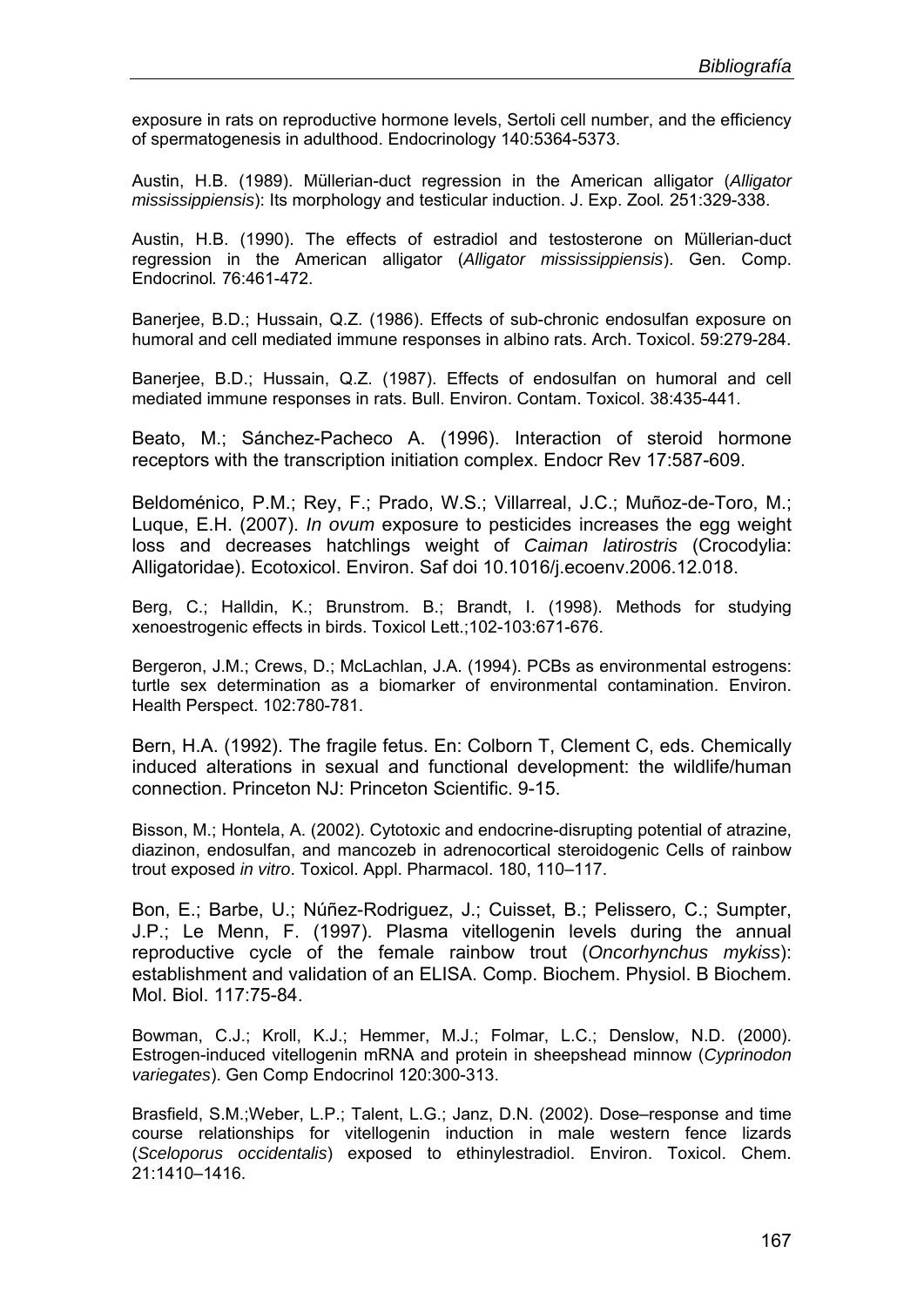Brion, F.; Tyler, C.R.; Palazzi, X.; Laillet, B.; Porcher, J.M.; Garric, J.; Flammarion, P. (2004). Impacts of 17beta-estradiol, including environmentally relevant concentrations, on reproduction after exposure during embryo-larval-, juvenile- and adult-life stages in zebrafish (*Danio rerio*). Aquat Toxicol. 68:193-217.

Brotons, J.A.; Olea-Serrano, M.F.; Villalobos, M.; Olea, N. (1995). Xenoestrogens released from lacquer coating in food cans. Environ. Health Perspect. 103:608-612.

Buhr, R.J. (1995). Incubation relative humidity effects on allantoic fluid volume and hatchability. Poult Sci 74:874-884.

Burow, M.E.; Tang, Y.; Collins-Burow, B.M.; Krajewski, S.; Reed, J.C.; McLachlan, J,A.; Beckman, B.S. (1999). Effects of environmental estrogens on tumor necrosis factor alpha-mediated apoptosis in MCF-7 cells. Carcinogenesis 20:2057-2061.

Calafat, A.M.; Kuklenyik, Z.; Reidy, J.A.; Caudill, S.P.; Ekong, J.; Needham, L.L. (2005). Urinary concentrations of bisphenol A and 4-nonylphenol in a human reference population. Environ Health Perspect 113: 391-395.

Calamari, D. (2002) Assessment of persistent and bioaccumulating chemicals in the aquatic environment. Toxicology 181-182:183-186.

Callard, I.P.; Ho, S.M. (1987). Vitellogenesis and viviparity. En: Fundamentals of Comparative Vertebrate Endocrinology (Chester-Jones, I., Ingleson, P.M., Phillips, J.G. eds.). Plenum, New York, 257–282.

Campoy, C.; Jimenez, M.; Olea-Serrano, M.F.; Moreno-Frias, M.; Canabate, F.; Olea, N.; Bayes, R.; Molina-Font, J.A. (2001). Analysis of organochlorine pesticides in human milk: preliminary results. Early Hum. Dev. 65: S183-190.

Carnevali, O.; Mosconi, G.; Yamamoto, K.; Kobayashi, T.; Kikuyama, S.; Polzonetti-Magni, A.M. (1992). Hormonal control of *in vitro* vitellogenin synthesis in *Rana esculenta* liver: effects of mammalian and amphibian growth hormone. Gen. Comp. Endocrinol. 88:406-414.

Cheek, A.O.; Brouwer, T.H.; Carroll, S.; Manning, S.; McLachlan, J.A.; Brouwer, M. (2001). Experimental evaluation of vitellogenin as a predictive biomarker for reproductive disruption. Environ Health Perspect 109:681-690.

Cheek, A.O.; King, V.W.; Burse, J.R.; Borton, D.L.; Sullivan, C.V. (2004). Bluegill (*Lepomis macrochirus*) vitellogenin: purification and enzyme-linked immunosorbent assay for detection of endocrine disruption by papermill effluent. Comp Biochem Physiol C Toxicol Pharmacol 137:249-260.

Chitra, K.C.; Latchoumycandane, C.; Mathur, P.P. (2003). Induction of oxidative stress by bisphenol A in the epididymal sperm of rats. Toxicology. 185:119-127.

Colborn, T.; vom Saal, F.S.; Soto, A.M. (1993). Developmental effects of endocrine-disrupting chemicals in wildlife and humans. Environ. Health Perspect. 101:378-84.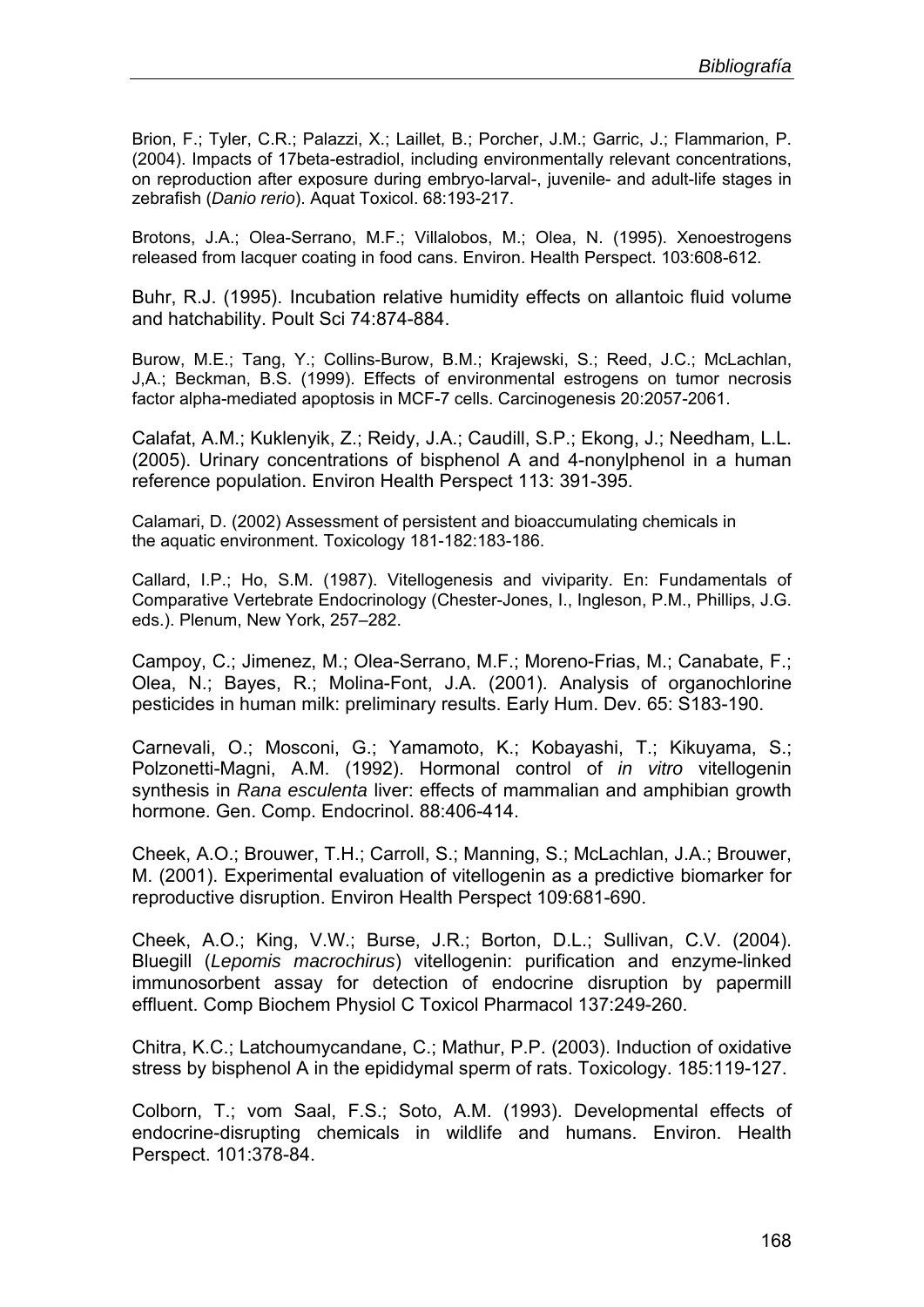Colborn, T. (1995). Pesticides--how research has succeeded and failed to translate science into policy: endocrinological effects on wildlife. Environ Health Perspect. 103:81-85.

Connor, K.; Howell, J.; Chen, I.; Liu, H.; Sciarretta, K.; Safe, S.; Zacharewski, T. (1996). Failure of chloro-*S*-triazine-derived compounds to induce estrogen receptormediated responses in vivo and in vitro. Fundam Appl. Toxicol. 30, 93-101.

Cooper, R.L.; Stoker, T.E.; Goldman, J.M.; Parrish, M.B.; Tyrey, L. (1996). Effect of atrazine on ovarian function in the rat. Reprod Toxicol. 10:257-264.

Cooper, R. L.; Stoker, T. E.; Tyrey, L.; Goldman, J. M.; McElroy, W. K. (2000). Atrazine disrupts the hypothalamic control of pituitary–ovarian function. Toxicol. Sci. 53, 297–307.

Cormier, D.A.; Daniel, F.B. (1994). Biomarkers: taking science forward. Environ. Toxicol. Chem. 13:1011-1012.

Crain, D.A.; Guillette, L.J.; Rooney, A.A.; Pickford, D.B. (1997). Alterations in steroidogenesis in alligators (*Alligator mississippiensis*) exposed naturally and experimentally to environmental contaminants. Environ. Health Perpesct. 105:528-533.

Crain, D.A.; Guillette, L.J. (1998). Reptiles as models of contaminant-induced endocrine disruption. Anim. Reprod. Sci. 53:77-86.

Crain, D.A.; Guillette, L.J.; Pickford, D.B.; Percival, H.F.; Woodward, A.R. (1998). Sex-steroid and thyroid hormone concentrations in juvenile alligators (*Alligator mississippiensis*) from contaminated and reference lakes in Florida. Environ Toxicol Chem. 17:446-452.

Crain, D.A.; Spiteri, I.D.; Guillette, L.J.Jr. (1999). The functional and structural observations of the neonatal reproductive system of alligators exposed *in ovo* to atrazine, 2,4-D, or estradiol. Toxicol. Ind. Health 15:180-185.

Crews, D.; Bull, J.J.; Wibbels, T. (1991). Estrogen and sex reversal in turtles: a dose-dependent phenomenon. Gen. Comp. Endocrinol. 81:357-364.

Crews, D.; Willingham, E.; Skipper, J.K. (2000). Endocrine disruptors: present issues, future directions.Q. Rev. Biol. 75:243-260.

Cunha GR, Chlung LWK, Shannon JM, Taguchi O, Fujii H, (1983). Hormoneinduced morphogenesis and growth: role of mesenchymal-epithelial interactions. Recent Prog Horm Res 39:559-598.

Custer, T.W.; Custer, C.M.; Hines, R.K.; Stromborg, K.L.; Allen, P.D.; Melancon, M.J.; Henshel, D.S. (2001). Organochlorine contaminants and biomarker response in double-crested cormorants nesting in Green Bay and Lake Michigan, Wisconsin, USA. Arch Environ Contam Toxicol. 40:89-100.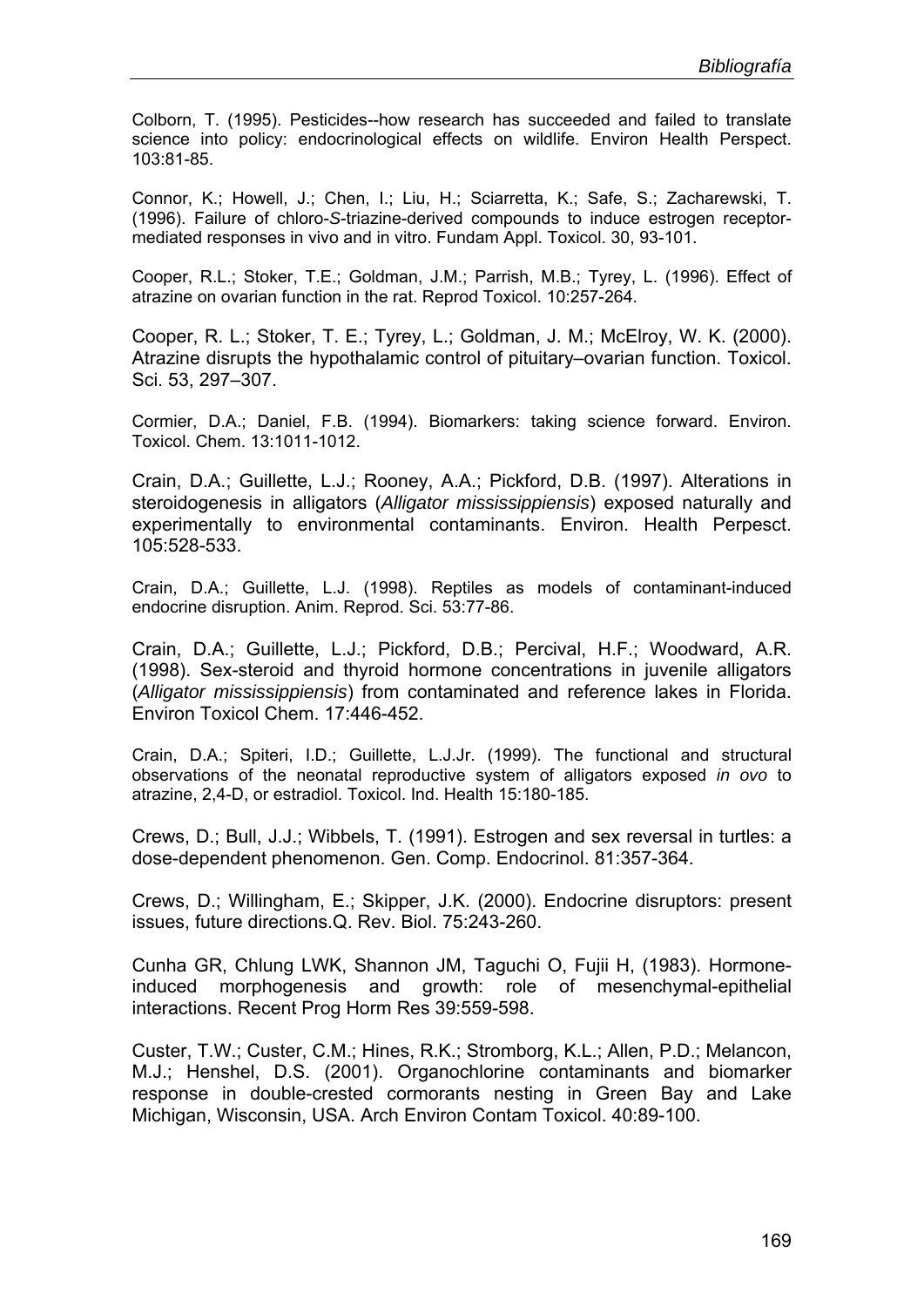Damstra, T.; Barlow, S.; Bergman, A.; Kavlock, R.; Van Der Kraak, G. International programme of chemical safety. (2002). Global Assessment of the state-of-the-science of endocrine disruptors. World Health Organization.

Danzo, B.J. (1998). The effects of environmental hormones on reproduction. Cell. Mol. Life. Sci. 54:1249-1264.

Davis, D.L.; Bradlow H.L.; Wolff M.; Woodruff T.; Hoel D.G.; Anton-Culver, H. (1993). Medical hypothesis: xenoestrogens as preventable causes of breast cancer. Environ. Health Perspect. 101:372-377.

De Smit, L.; Tona, K.; Bruggeman, V.; Onagbesan, O.; Hassanzadeh, M.; Arckens, L.; Decuypere, E. (2005). Comparison of three lines of broilers differing in ascites susceptibility or growth rate. 2. Egg weight loss, gas pressures, embryonic heat production, and physiological hormone levels. Poult Sci 84:1446-1452.

de Solla, S.R.; Bishop, C.A.; Van der Kraak, G.; Brooks, R.J. (1998). Impact of organochlorine contamination on levels of sex hormones and external morphology of common snapping turtles (*Chelydra serpentina serpentina*) in Ontario, Canada. Environ Health Perspect. 106:253-260.

Deeley, R. G.; Mullinix, D. P.; Wetekam, W.; Kronenberg, H. M.; Meyers, M.; Eldridge, J. D.; Goldberger, R. F. (1975). Vitellogenin synthesis in the avian liver. Vitellogenin is the precursor of the egg yolk phosphoproteins. J. Biol. Chem. 250:9060-9066

Degen, G.H.; Bolt, H.M. (2000). Endocrine disruptors: update on xenoestrogens. Int Arch Occup Environ Health 73:433-41.

Diano, M.; Le Bivic, A. (1996). Production of highly specific polyclonal antibodies using a combination of 2D electrophoresis and nitrocellulose-bound antigen. En: The protein protocols handbook. (Walker J) Humana Press, Totowa, NJ, USA, 122:703-710.

DiGiulio, R.T.; Benson, W.H.; Sanders, B.M.; Van Veld, P.A. (1995). Aquatic Toxicology. Effects, environmental fate, and risk assessment. Biochemical mechanisms: metabolism, adaptation and toxicity. (Rand, G.M.). Taylor and Francis.

Dodds, E.C.; Lawson, W. (1936). Synthetic oestrogenic agents without the phenanthrene nucleus. Nature 131:996.

Durando, M.; Kass, L.; Piva, J.; Sonnenschein, C.; Soto, A.M.; Luque, E.H.; Muñoz-de-Toro, M. (2007). Prenatal bisphenol A exposure induces preneoplastic lesions in the mammary gland in Wistar rats. Environ Health Perspect. 115:80-86.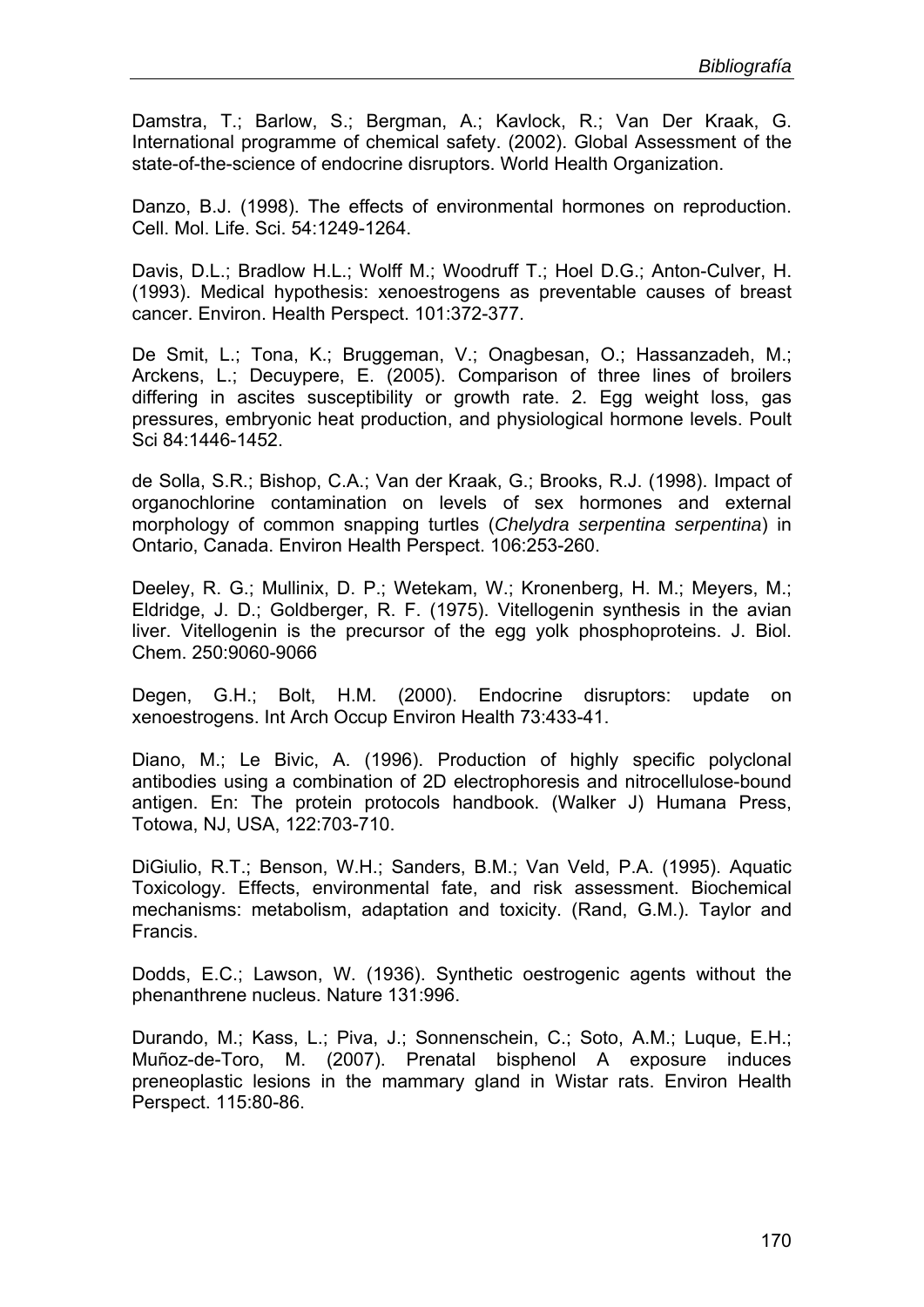Duggan, A.E.; Callard, I.P. (2003). Lipids and lipid-transporting proteins in *Chrysemys picta*: role of gonadal steroids and growth hormone in intact and hypophysectomized turtles. Gen. Comp. Endocrinol. 131:176-184.

Dutta, H.M.; Meijer, H.J. (2003). Sublethal effects of diazinon on the structure of the testis of bluegill, *Lepomis macrochirus*: a microscopic analysis. Environ Pollut. 125:355-360.

Dutta, H.M.; Misquitta, D.; Khan, S. (2006). The effects of endosulfan on the testes of bluegill fish, *Lepomis macrochirus*: A histopathological study. Arch. Environ. Contam. Toxicol. 51: 149–156.

Dym, M.; Fawcett, D.W. (1970). The blood-testis barrier in the rat and the physiological compartmentation of the seminiferous epithelium. Biol Reprod. 3:308-326.

Edgren, R.A.; Peterson, D.L.; Jones, R.C.; Nagra, C.L.; Smith, H.; Hughes, G.A. (1966). Biological effects of synthetic gonanes. Recent Prog Horm Res. 22:305- 349.

Eldridge, J.C.; Wetzel, L.T.; Stevens, J.T.; Simpkins, J.W. (1999). The mammary tumor response in triazine-treated female rats: A threshold-mediated interaction with strain and species-specific reproductive senescence. Steroids 64:672–678

Elsey, R.M.; Wink, C.S. (1986). The effects of estradiol on plasma calcium and femoral bone structure in alligators (*Alligator mississippiensis*). Comp Biochem Physiol A.84:107-110.

European Commission (1996) European workshop on the impact of endocrine disruptors on human health and wildlife. Weybridge, UK, Report No. EUR 17549, Environment and Climate Research Programme, DG XXI. Brussels, Belgium: European Commission.

Evans, R.M. (1988). The steroid and thyroid hormone receptor superfamily: Science 240: 889-895.

Fang, H.; Tong, W.; Perkins, R.; Soto, A.M.; Prechtl, N.V.; Sheehan, D.M. (2000). Quantitative comparisons of in vitro assays for estrogenic activities. Environ. Health Perspect. 108:723-729.

Farabollini, F.; Porrini, S.; Della Seta, D.; Bianchi, F.; Dessi-Fulgheri, F. (2002). Effects of perinatal exposure to bisphenol A on sociosexual behavior of female and male rats. Environ Health Perspect. 110:409-414.

Feist, G.W.; Webb, M.A.; Gundersen, D.T.; Foster, E.P.; Schreck, C.B.; Maule A.G.; Fitzpatrick, M.S. (2005). Evidence of detrimental effects of environmental contaminants on growth and reproductive physiology of white sturgeon in impounded areas of the Columbia River. Environ Health Perspect. 113:1675-1682.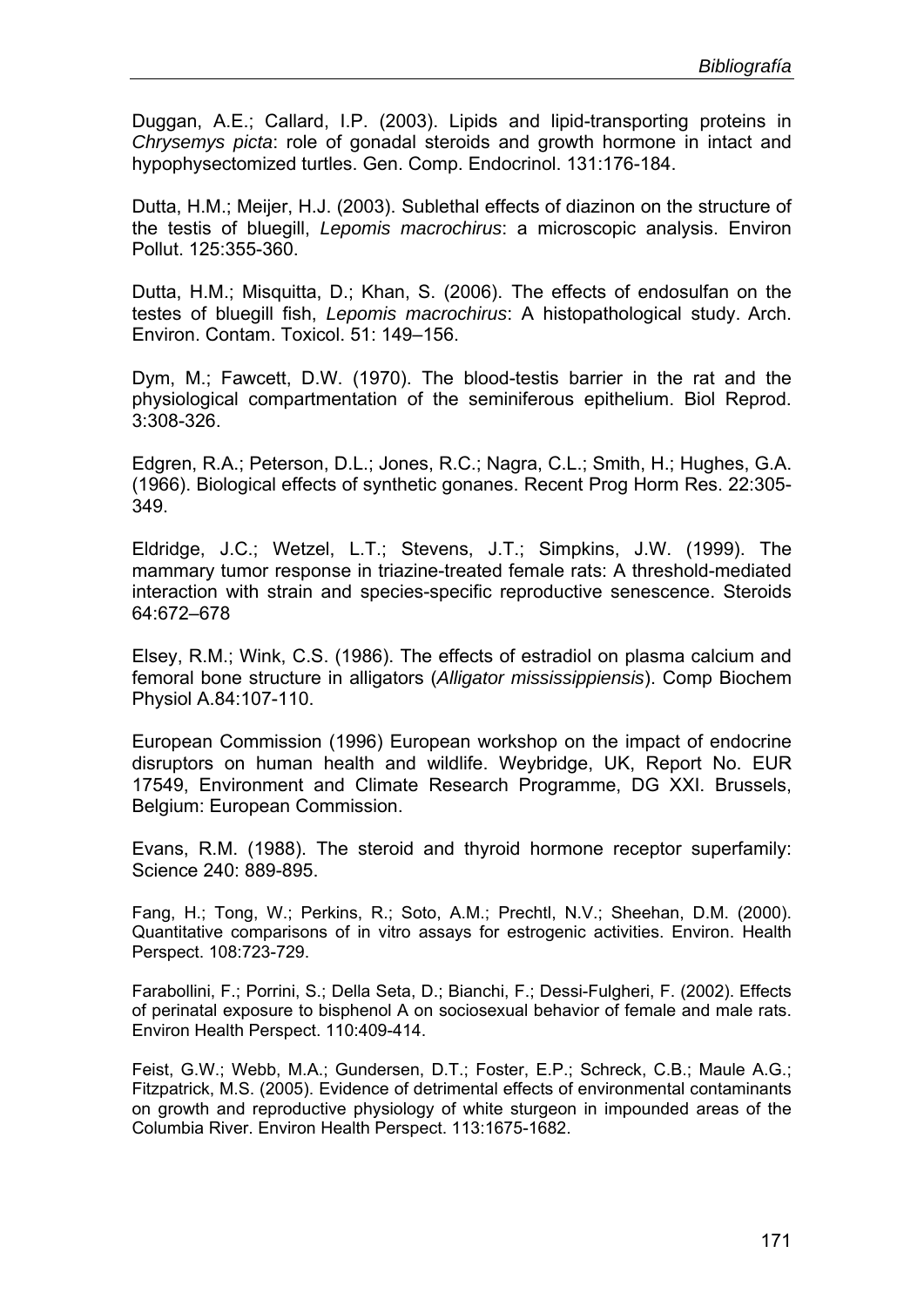Fentress, J.A.; Steele, S.L.; Bart, H.L. Jr; Cheek, A.O. (2006). Reproductive disruption in wild longear sunfish (*Lepomis megalotis*) exposed to kraft mill effluent. Environ Health Perspect. 114:40-45.

Ferguson, M.W.J.; Joanen, T. (1983). Temperature dependent sex determination in *Alligator mississippiensis*. J. Zool. Lond. 200:143-177.

Ferguson, M.W.J. (1985). Biology of the Reptilia. Volumen 14: Development A. Reproductive biology and embryology of the crocodilians. (Gans, C.; Billet, F; Maderson, P.F.A.). Wiley, New York. 329-491.

Fiorini, C.; Tilloy-Ellul, T.; Chevalier, S.; Charuel, C.; Pointis, G. (2004). Sertoli cell junctional proteins as early targets for different classes of reproductive toxicants. Reprod Toxicol 18:413-421.

Folmar, L.C.; Denslow, N.D.; Rao, V.; Chow, M.; Crain, D.A.; Enblom, J.; Marcino, J.; Guillette, L.J., Jr. (1996). Vitellogenin induction and reduced serum testosterone concentration in feral male carp (*Cyprinus carpio*) captured near a major metropolitan sewage treatment plant. Environ. Health Perspect. 104:1096-1101.

Folmar, L.C.; Denslow, N.D.; Rao, B.; Chow, M.; Crain, D.A.; Enblom, J.; Marcino, J.; Guillette, L.J. (1997). Vitellogenin induction and reduced serum testosterone concentrations in feral male carp (*Cyprinus carpio*) captured near a major metropolitan sewage treatment plant. Environ. Health Perspect. 104:1096-1101.

Folmar, L.C.; Denslow, N.D.; Kroll, K.; Orlando, E.F.; Enblom, J.; Marcino, J.; Metcalfe, C.; Guillette, L.J., Jr. (2001). Altered serum sex steroids and vitellogenin induction in walleye (*Steizostedion vitreum*) colleted near a major metropolitan sewage treatment plant. Arch Environ Contam Toxicol 40:392-398.

Foran, C.M.; Peterson, B.N.; Benson, W.H. (2002) Transgenerational and developmental exposure of Japanese medaka (*Oryzias latipes*) to ethinylestradiol results in endocrine and reproductive differences in the response to ethinylestradiol as adults. Toxicol Sci 68:389-402.

Fox, G. A. (2001). Wildlife as sentinels of human health effects in the great lakes–St. Lawrence basin. Environ. Health Perspect 109:854-861.

Freiberg, M.A.; Carvalho, A.L. (1985). El yacaré sudamericano *Caiman latirostris* (Daudin). Physis (Buenos Aires) 25:351-360.

Fry, D.M.; Toone, C.K. (1981). DDT-induced feminization of gull embryos. Science 213:922-924.

Funabashi, T.; Sano, A.; Mitsushima, D.; Kimura, F. (2003). Bisphenol A increases progesterone receptor immunoreactivity in the hypothalamus in a dose-dependent manner and affects sexual behaviour in adult ovariectomized rats. J Neuroendocrinol. 15:134-140.

Funabashi, T.; Nakamura, T.J.; Kimura, F. (2004). p-Nonylphenol, 4-tertoctylphenol and bisphenol A increase the expression of progesterone receptor mRNA in the frontal cortex of adult ovariectomized rats. J Neuroendocrinol 16:99-104.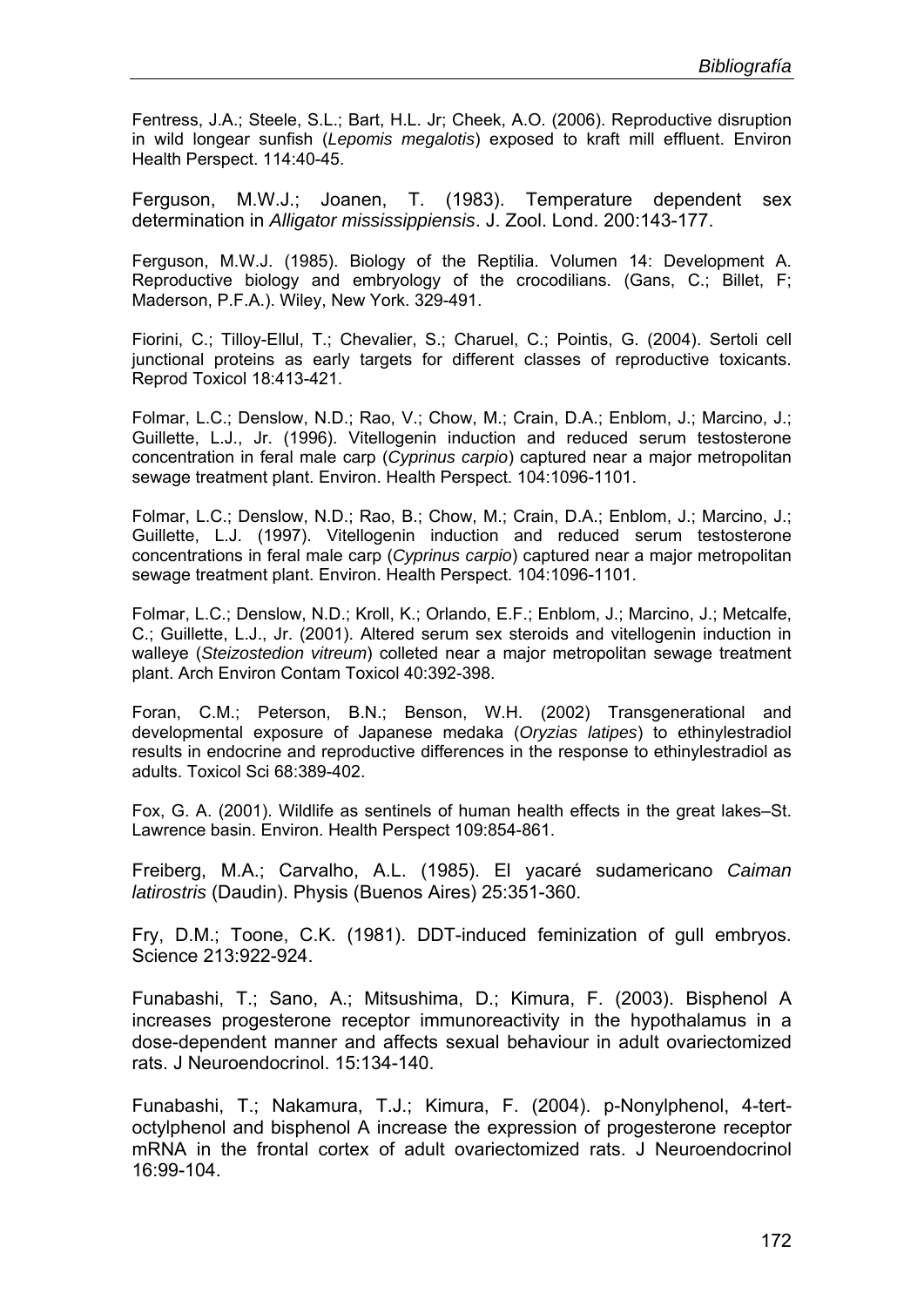Gaido, K.W.; Leonard L.S.; Lovell S.; Gould, J.C.; Babai, D.; Portier C.J. (1997). Evaluation of chemical with endocrine modulating activity in a yeast-based steroid hormone receptor gene transcription assay. Toxicol. Appl. Pharmacol. 143: 205-212.

Gavrieli, Y.; Sherman, Y.; Ben-Sasson. S.A. (1992). Identification of programmed death *in situ* via specific labeling of nuclear DNA fragmentation. J Cell Biol. 119:493-501.

Goebel, H.; Gorbach, S.; Knauf, W.; Rimpau, R.H.; Huttenbach, H. (1982). Properties, effects, residues, and analytics of the insecticide endosulfan. Residue Rev. 83:1-165.

Gormley, K.L.; Teather, K.L. (2003). Developmental, behavioral, and reproductive effects experienced by Japanese medaka (*Oryzias latipes*) in response to short-term exposure to endosulfan. Ecotoxicol Environ Saf 54:330- 338.

Green, M.R.; Pastewka, J.V.; Peacock, A.C. (1973) Differential staining of phosphoproteins on polyacrylamide gels with a cationic cabocyanine dye. Anal Biochem 56:43-51.

Grigg, G.C. (1993). Wildlife management: crocodiles and alligators. Water relations of crocodilian eggs: management considerations. (Webb, J.W.; Manolis, S.C.; Whitehead, P.J.). Surrey Beatty And Sons Pty Lt in association with the Conservation Commission of the Northern Territory. 499-502.

Griswold, M.D. (1998). The central role of Sertoli cells in spermatogenesis. Semin Cell Dev Biol. 9:411-416.

Guillette, L.J.; Gross, T.S.; Masson, G.R.; Matter, J.M.; Percival, H.F.; Woodward, A.R. (1994). Developmental abnormalities of the gonad and abnormal sex hormone concentrations in juvenile alligators from contaminated and control lakes in Florida. Environ. Health Perspect. 102:680-688.

Guillette, L.J.; Crain, D. A.; Rooney, A.A.; Pickford, D.B. (1995a). Organization versus activation-the role of endocrine-disrupting contaminants (EDCs) during embryonic-development in wildlife. Environ. Health Perspect. 103:157-164.

Guillette, L.J.; Gross, T.S.; Gross, D.; Rooney, A.A.; Percival, H.F. (1995b). Gonadal steroidogenesis *in vitro* from juvenile alligators obtained from contaminated and control lakes. Environ. Health Perspect. 103:31-36.

Guillette, L.J.; Crain, D.A. (1996). Endocrine-disrupting contaminants and reproductive abnormalities in reptiles. Comments Toxicology 5:381-399.

Guillette, L.J.; Woodward, A.R.; Crain, D.A.; Masson, G.R.; Palmer, B.D.; Cox, M.C.; You-Xiang, Q.; Orlando, E.F. (1997). The reproductive cycle of the female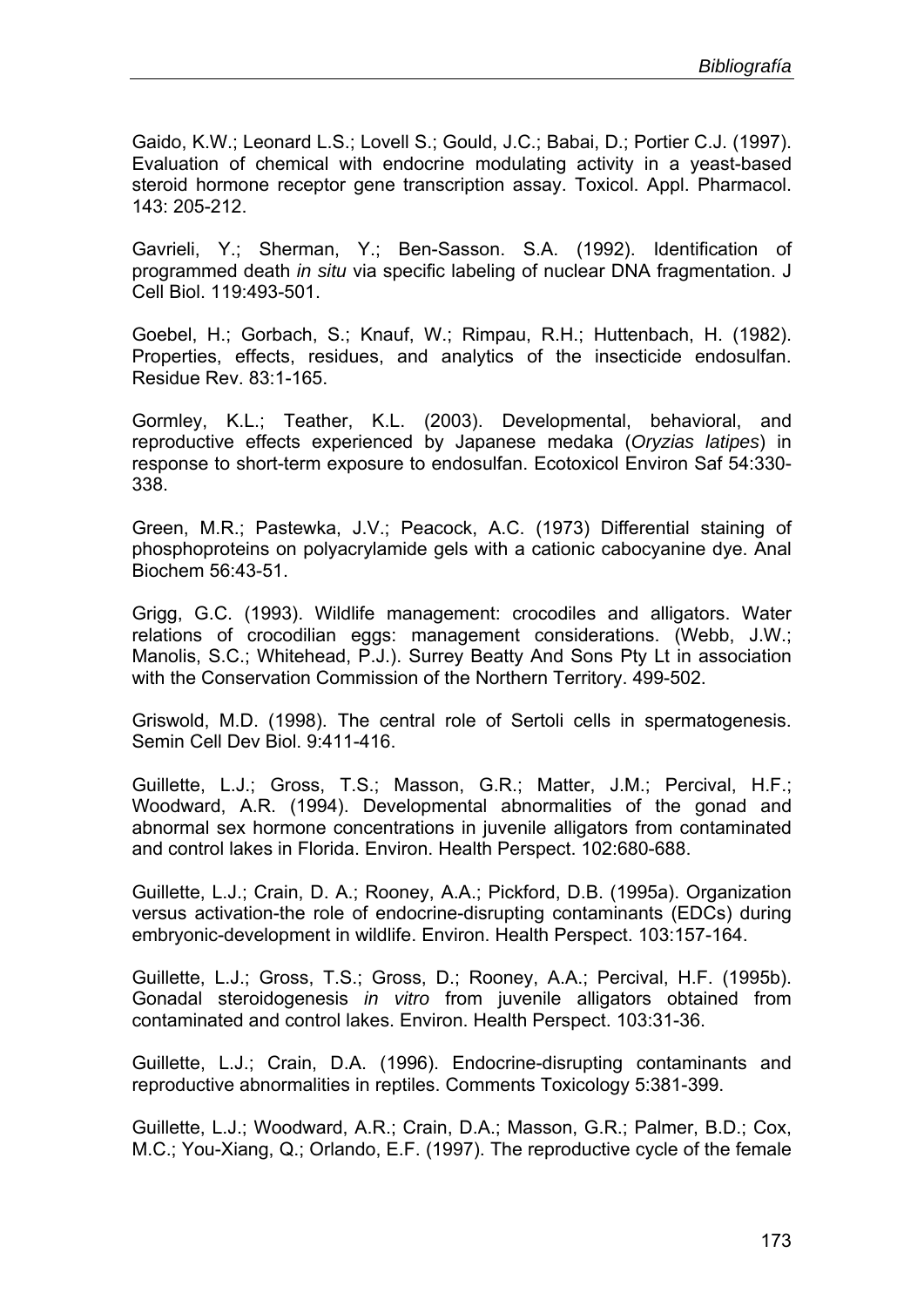American alligator (*Alligator mississippiensis*). Gen. Comp. Endocrinol. 108:87- 101.

Guillette, L.J. Jr.; Brock, J.W.; Rooney, A.A.; Woodward, A.R. (1999a). Serum concentrations of various environmental contaminants and their relationship to sex steroid concentrations and phallus size in juvenile American alligators. Arch Environ Contam Toxicol. 36:447-455.

Guillette, L.J.; Rooney, A.A.; Crain, D.A.; Orlando, E.F. (1999b). Environmental toxicology and risk assessment: standardization of biomarkers for endocrine disruption and environmental assessment. Steroids hormones as biomarkers of endocrine disruption in wildlife. (Henshel, D.S.; Black, M.C.; Harrass, M.C.) American Society for Testing and Materials. West Conshohocken, P.A. 254- 270.

Guillette, L.J.; Crain, D.A.; Gunderson, M.P.; Kools, S.; Milnes, M.R.; Orlando, E.F; Rooney, A.A.; Woodward, A.R. (2000). Alligator and endocrine disrupting contaminants: a current perspective. Am. Zool 40: 438-452.

Guillette, L.J.; Gunderson, M.P. (2001). Alterations in development of reproductive and endocrine systems in wildlife populations exposed to endocrine-disrupting contaminants. Reproduction 122:857-864.

Gunderson, M.P.; LeBlanc, G.A.; Guillette, L.J. Jr. (2001). Alterations in sexually dimorphic biotransformation of testosterone in juvenile American alligators (*Alligator mississippiensis*) from contaminated lakes. Environ Health Perspect. 109:1257-1264.

Gunderson, M.P.; Breza Jr., T.S.; Guillette Jr., L.J. (2003). Lack of xenoestrogen induced vitellogenin in wild juvenile American alligators (*Alligator mississippiensis*) from Lake Okeechobee and the Everglades. Environ. Sci. 10, 193–204.

Gunderson, M.P.; Bermudez, D.S.; Bryan, T.A.; Degala, S.; Edwards, T.M.; Kools, S.A.; Milnes, M.R.; Woodward, A.R.; Guillette, L.J. Jr. (2004). Variation in sex steroids and phallus size in juvenile American alligators (Alligator mississippiensis) collected from 3 sites within the Kissimmee-Everglades drainage in Florida (USA). Chemosphere. 56:335-345.

Gunkel, G.; Streit, B. (1980). Mechanisms of bioaccumulation of a herbicide (Atrazine, s-Triazine in a freshwater mollusc (*Ancylus fluviatilis*) and a fish (*Coregonus fera*), Water Res. 14:1573-1584.

Gupta, C. (2000). Reproductive malformation of the male offspring following maternal exposure to estrogenic chemicals. Proc. Soc. Exp. Biol. Med. 224:61- 68.

Hadley, M.A.; Byers, S.W.; Suarez-Quian, C.A.; Kleinman, H.K.; Dym, M. (1985). Extracellular matrix regulates Sertoli cell differentiation, testicular cord formation, and germ cell development in vitro. J Cell Biol. 101:1511-1522.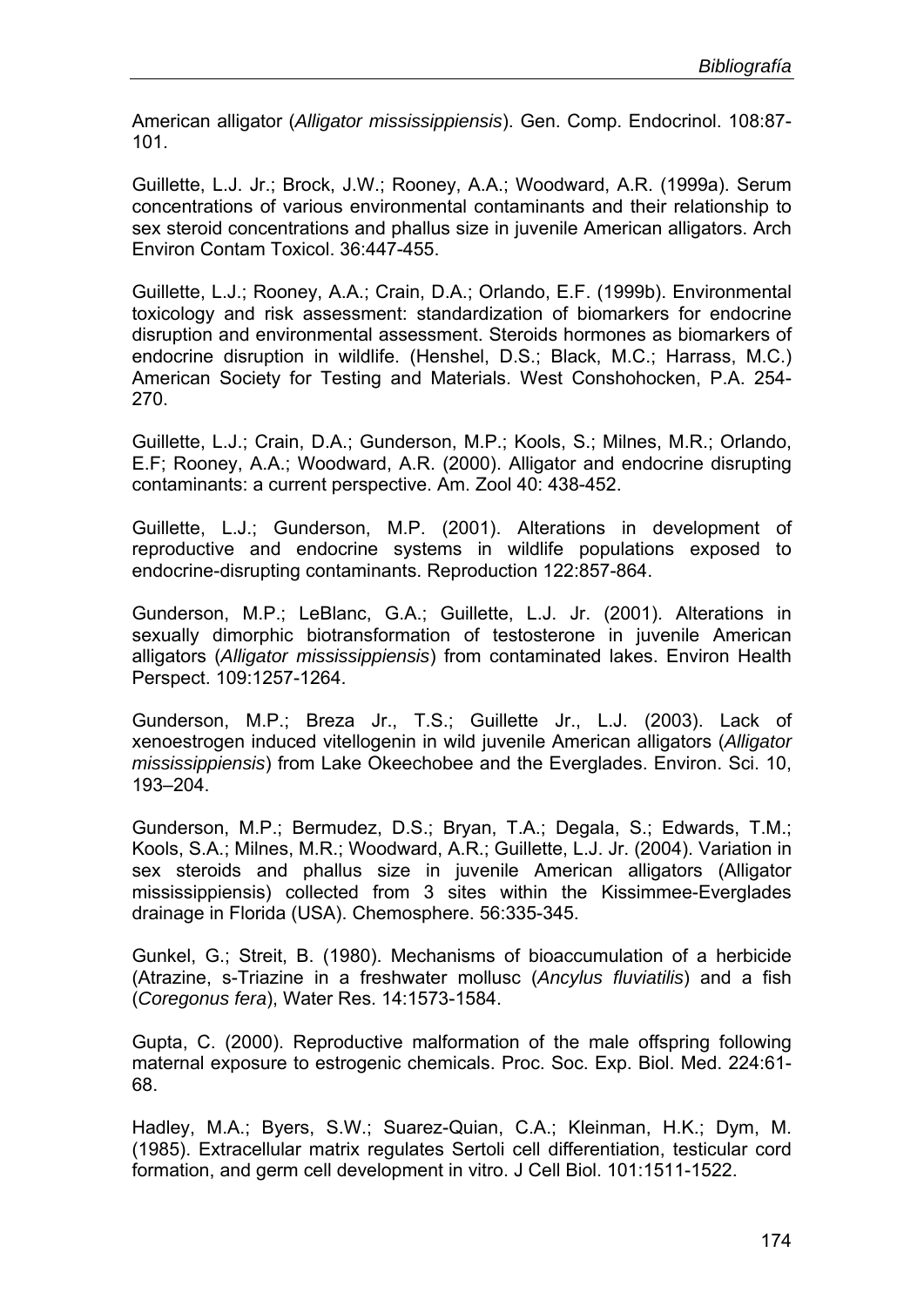Halm, S.; Pounds, N.; Maddix, S.; Rand-Weaver, M.; Sumpter, J. P.; Hutchinson, T. H.; Tyler, C. R. (2002). Exposure to exogenous 17betaoestradiol disrupts p450aromB mRNA expression in the brain and gonad of adult fathead minnows (*Pimephales promelas*). Aquat Toxicol. 60:285-299.

Harlow, E.; Lane D. (1988). Antibodies. A laboratory manual. Cold Spring Harbor Laboratory Press, Cold Spring Harbor, New York, USA.

Hashimoto, S.; Bessho, H.; Hara, A.; Nakamura, M.; Iguchi, T.; Fujita, K. (2000). Elevated serum vitellogenin levels and gonadal abnormalities in wild male flounder (*Pleuronectes yokohamae*) from Tokyo Bay, Japan. Mar Environ Res. 49:37-53.

Hassan, S.M.; Siam, A.A.; Mady, M.E.; Cartwright, A.L. (2004). Incubation temperature for ostrich (*Struthio camelus*) eggs. Poult Sci 83:495-499.

Hayes, T.; Collins, A.; Lee, M.; Mendoza, M.; Noriega, N.; Stuart, A.A.; Vonk, A. (2002). Hermaphroditic, demasculinized frogs after exposure to the herbicide atrazine at low ecologically relevant doses. PNAS 99:5476-5480.

Hayes, T.; Haston, K.; Tsui, M.; Hoang, A.; Haeffele, C.; Vonk, A. (2003). Atrazine-induced hermaphroditism at 0.1 ppb in American leopard frogs (*Rana pipiens*): Laboratory and field evidence. Environ Health Perspect 111:568-575.

Heck, J.; MacKenzie, D.S.; Rostal, D.; Medler, K.; Owens, D. (1997). Estrogen induction of plasma vitellogenin in the Kemp's ridley sea turtle (*Lepidochelys kempi*). Gen. Comp. Endocrinol. 107, 280-288.

Hecker, M.; Kim, W. J.; Park, J. W.; Murphy, M. B.; Villeneuve, D.; Coady, K. K.; Jones, P. D.; Solomon, K. R.; Van Der Kraak, G.; Carr, J. A.; Smith, E. E.; du Preez, L.; Kendall, R. J.; Giesy, J. P.; Syngenta Crop Protection Inc. (2005a). Plasma concentrations of estradiol and testosterone, gonadal aromatase activity and ultrastructure of the testis in *Xenopus laevis* exposed to estradiol or atrazine. Aquat Toxicol. 72:383-396.

Hecker, M.; Park, J. W.; Murphy, M. B.; Jones, P. D.; Solomon, K. R.; Van Der Kraak, G.; Carr, J. A.; Smith, E. E.; du Preez, L.; Kendall, R. J.; Giesy, J. P. (2005b). Effects of atrazine on CYP19 gene expression and aromatase activity in testes and on plasma sex steroid concentrations of male African clawed frogs (*Xenopus laevis*). Toxicol Sci. 86:273-280.

Heppell, S.A.; Denslow, N.D.; Folmar, L.C.; Sullivan, C.V. (1995). Universal assay of vitellogenin as a biomarker for environmental estrogens. Environ. health Perspect. 103:9-15.

Herbst, A.L.; Ulfelder, H.; Poskanzer, D.C. (1971). Adenocarcinoma of the vagina: association of maternal stilbestrol therapy with tumor appearance in young women. N. Engl. J. Med. 284:878-881.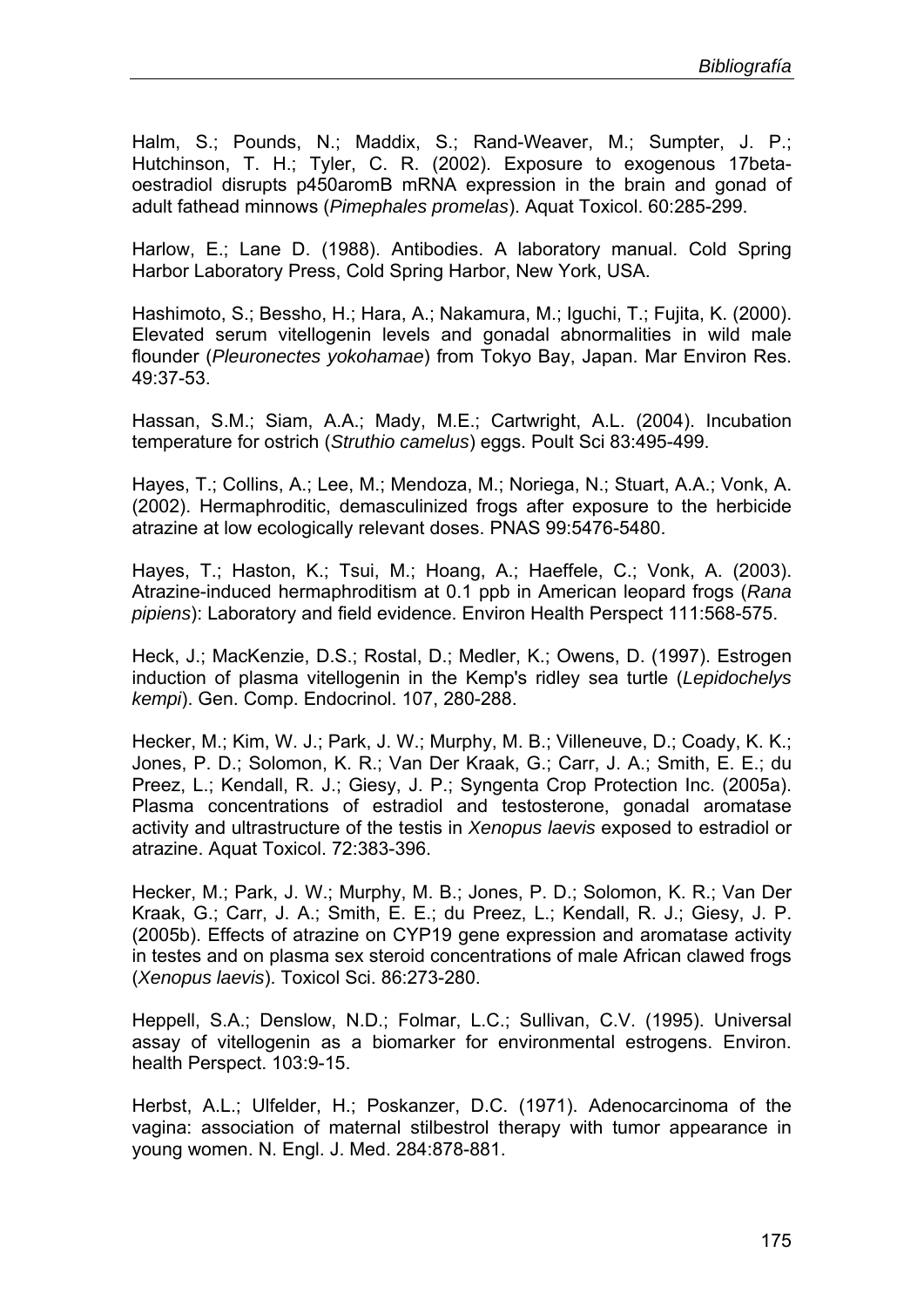Herbst, L.H.; Siconolfi-Baez, L.; Torelli, J.H.; Klein, P.A.; Kerben, M.J.; Schumacher, I.M. (2003) Induction of vitellogenesis by estradiol-17beta and development of enzyme-linked immunosorbant assays to quantify plasma vitellogenin levels in green turtles (*Chelonia mydas*). Comp Biochem Physiol B Biochem Mol Biol. 135:551-563.

Hertz, R. (1985). The estrogen problem-retrospect and prospect. 1-11. En: Estrogen and Environment. II. Influences on development, (McLachlan, J.A). New York, Elsevier, USA.

Hiremath, M.B.; Kaliwal; B.B. (2002). Effect of endosulfan on ovarian compensatory hypertrophy in hemicastrated albino mice. Reproductive Toxicology 16:783–790

Ho, S-M. (1987). Endocrinology of vitellogenesis. En: "Hormones and Reproduction in Fishes, Amphibians and Reptiles". Norris, DO and Jones RT eds. Plenum Press. New York, 145-169.

Honma, S.; Suzuki, A.; Buchanan, D.L.; Katsu, Y.; Watanabe, H.; Iguchi, T. (2002). Low dose effect of *in utero* exposure to bisphenol A and diethylstilbestrol on female mouse reproduction. Reprod. Toxicol 16:117-122.

Howdeshell, K.L.; Hotchkiss, A.K.; Thayer, K.A.; Vandenbergh, J.G.; vom Saal, F.S. (1999). Exposure to bisphenol A advances puberty. Nature 401: 763-764.

Howdeshell, K.L.; Peterman, P.H.; Judy, B.M.; Taylor, J.A.; Orazio, C.E.; Ruhlen, R.L.; vom Saal, F.S.; Welshons W.V. (2003). Bisphenol A is released from used polycarbonate animal cages into water at room temperature. Environ. Health Perspect. 111:1180-1187.

Howe, S.R.; Borodinsky, L. (1998). Potential exposure to bisphenol A from foodcontact use of polycarbonate resins. Food Addit. Contam. 15:370-375. En: Knobil, E., Chair, Committee on hormonally active agents in the environment. (1999). Hormonally active agents in the environment. (National Research Council). National Research Council, Washington, DC.

Howell, W.M.; Black, D.A.; Bortone, S.A. (1980). Abnormal expression of secondary sex characters in population of mosquitofish *Gambusia affinis holbrooki*: evidence for environmentally-induced masculinization. Copeia 4:676- 681.

Hugget, R.J.; Kimerle, R.; Mehrle, P.; Bergman, H.; Dickson, K.; Fava, J.; McCarthy, J.; Parrish, R.; Dorn, P.; McFarland, V.; Lahvis, G. (1992). Biomarkers. Biochemical, physiological and histological markers of anthropogenic stress. (Hugget, R.J.; Kimerle, R.; Mehrle, P.; Bergman, H.; Dickson, K.; Fava, J.; McCarthy, J.; Parrish, R.; Dorn, P.; McFarland, V.; Lahvis, G.). Lewis, Chelsea.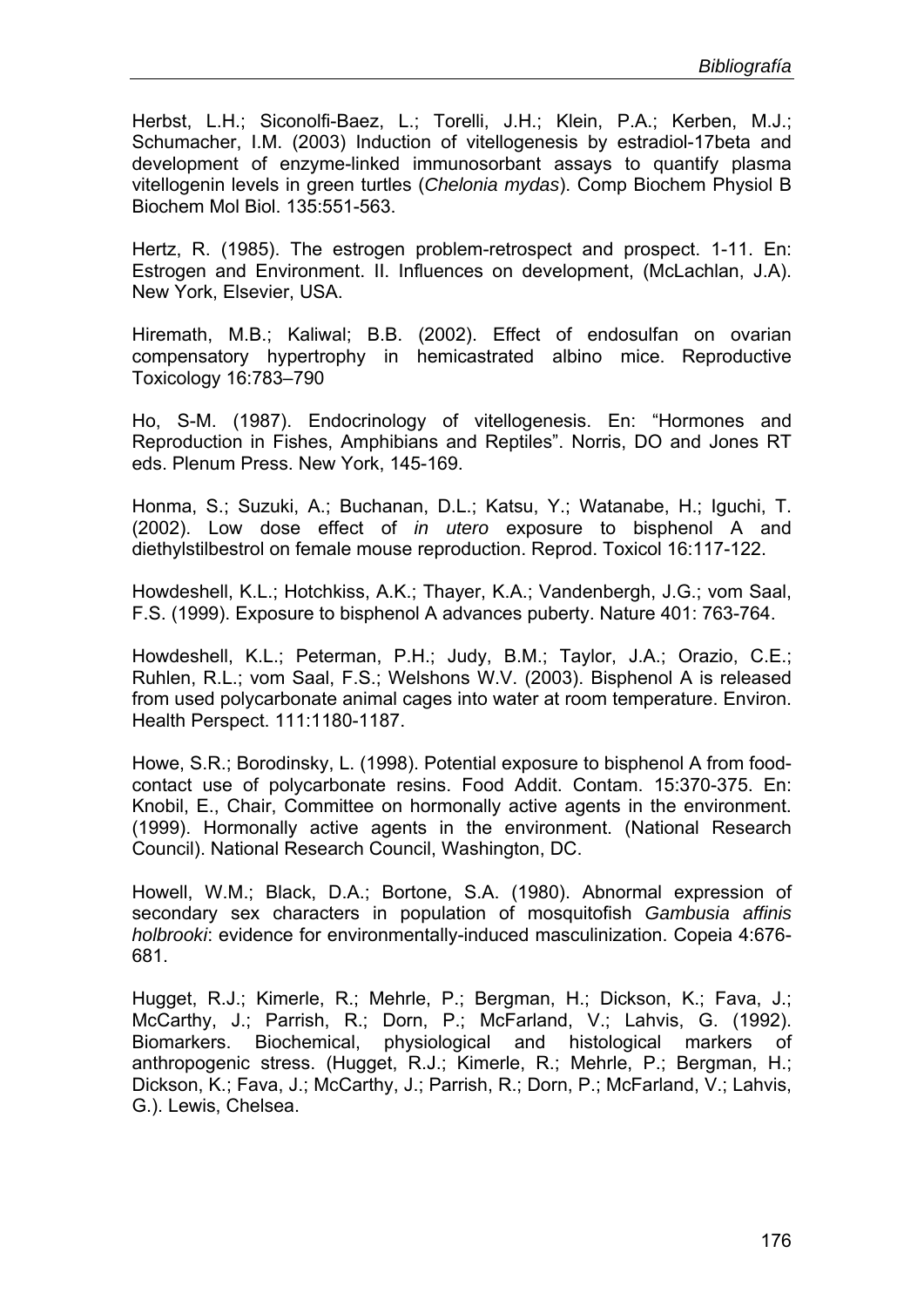Hughes, C.L. Jr. (1988). Phytochemical mimicry of reproductive hormones and modulation of herbivore fertility by phytoestrogens. Environ. Health Perspect. 78:171-174.

Hulet, R.M.; Christensen, V.L.; Bagley, L.G. (1987). Controlled egg weight loss during incubation of turkey eggs. Poult Sci 66:428-432.

Hwang, U.G.; Kagawa, N.; Mugiya, Y. (2000). Aluminium and cadmium inhibit vitellogenin and its mRNA induction by estradiol-17 beta in the primary culture of hepatocytes in the rainbow trout *Oncorhynchus mykiss*. Gen Comp Endocrinol 119:69-76.

Iguchi, T.; Takasugi, N. (1986a). Polyovular follicles in the ovary of immature mice exposed prenatally to dietylstilbestrol. Anat. Embryol. (Berl.). 175:53-55.

Iguchi, T.; Takasugi, N.; Bern, H.A.; Mills, K.T. (1986b). Frequent occurrence of polyovular follicles in ovaries of mice exposed neonatally to dietylstilbestrol. Teratology 34:29-35.

Iguchi, T.; Fukazawa, Y.; Uesugi, Y.; Takasugi, N. (1990). Polyovular follicles in mouse ovaries exposed neonatally to diethylstilbestrol in vivo and in vitro. Biol. Reprod. 43:478-384.

Iguchi, T.; Kamiya, K.; Uesugi, Y.; Sayama, K.; Takasugi, N. (1991). *In vitro*  fertilization of oocytes from polyovular follicles in mouse ovaries exposed neonatally to diethylstilbestrol. In Vivo 5:359-363.

Irwin, L.K.; Gray, S.; Oberdorster, E. (2001). Vitellogenin induction in painted turtle, *Chrysemys picta*, as a biomarker of exposure to environmental levels of estradiol. Aquat Toxicol. 55:49-60.

Ishido, M.; Masuo, Y.; Kunimoto, M.; Oka, S.; Morita, M. (2004). Bisphenol A causes hyperactivity in the rat concomitantly with impairment of tyrosine hydroxylase immunoreactivity. J Neurosci Res. 76:423-433.

Jaggi, R.B.; Felber, B.K.; Maurhofer, S.; Weber, R.; Ryffel, G.U. (1980). Four different vitellogenin proteins of Xenopus identified by translation in vitro. Eur. J. Biochem. 109, 343–347.

Jefferson, W.N.; Couse, J.F.; Padilla-Banks, E.; Korach, K.S.; Newbold, R.R. (2002). Neonatal exposure to genistein induces estrogen receptor (ER)alpha expression and multioocyte follicles in the maturing mouse ovary: evidence for ERbeta-mediated and nonestrogenic actions. Biol. Reprod. 67:1285-1296.

Jiménez, M.; Rivas, M.; Olea, F.; Olea, N. (2004). Pesticidas organoclorados en suero y tejido adiposo de mujeres del sureste español. Ecosistemas. Revista científica y técnica de ecología y medioambiente, 1-7.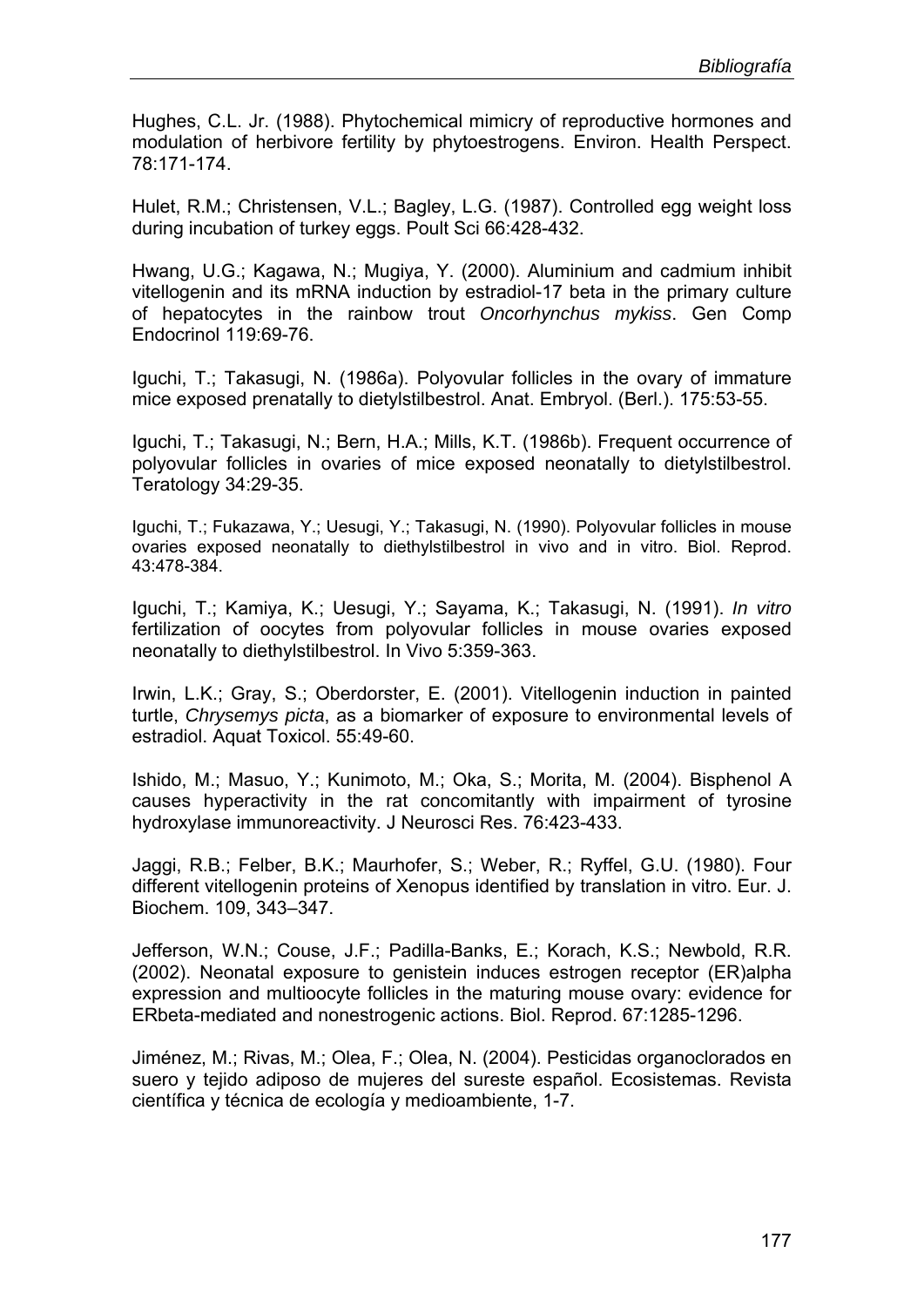Jobling, S.; Reynolds, T.; White, R.; Parker, M.G.; Sumpter, J.P. (1995). A variety of environmentally persistent chemicals, including some phthalate plasticizers, are weakly estrogenic. Environ. Health Perspect. 103:582-587.

Jobling, S.; Beresford, N.; Nolan, M.; Rodgers-Gray, T.; Brighty, G.C.; Sumpter, J.P.; Tyler, C.R. (2002). Altered sexual maturation and gamete production in wild roach (*Rutilus rutilus*) living in rivers that receive treated sewage effluents. Biol Reprod. 66:272-281.

Jordan, V.C.; Mittal, S.; Gosden, B.; Koch, R.; Lieberman, M.E. (1985). Structure-activity relationships of estrogens. Environm. Health Perspect. 61:97- 110.

Junqueira, L.C.U.; Junqueira L.M. (1983). Técnicas básicas de citología e histología. Ed. Livraria Santos Com. Imp. Ltda. Sao Paulo, Brasil.

Kamijima, M.; Casida, J. E. (2000). Regional modification of [3H] ethynylbicycloorthobenzoate binding in mouse brain GABA<sub>A</sub> receptor by endosulfan, fipronil, and avermectin B1a. Toxicol. Appl. Pharmacol*.* 163:188- 194.

Kass, L.; Varayoud, J.; Ortega, H.; Muñoz de Toro, M.; Luque, E.H. (2000). Detection of bromodeoxyuridine in formalin-fixed tissue. DNA denaturation following microwave or enzymatic digestion pretreatment is required. Eur. J. Histochem. 44:185-191.

Kass, L.; Durando, M.; Ramos, J.G.; Varayoud, J.; Powell, C.E.; Luque, E.H.; Munoz-de-Toro, M. (2004). Association of increased estrogen receptor beta2 expression with parity-induced alterations in the rat mammary gland. J Steroid Biochem Mol Biol. 91:29-39.

Kawai, K.; Takehiro, N.; Nishikata, H.; Aou, S.; Takii, M.; Kubo, C. (2003). Aggressive behavior and serum testosterone concentration during the maturation process of male mice: the effects of fetal exposure to bisphenol A. Environ. Health Perspect. 111:175-178.

Kime, D.E.; Nash, J.P.; Scott, A.P. (1999) Vitellogenesis as a biomarker of reproductive disruption by xenobiotics. Aquaculture 177:345-352.

Kirby, M.F.; Allen, Y.T.; Dyer, R.A.; Feist, S.W.; Katsiadaki, I.; Matthiessen, P.; Scott, A.P.; Smith, A.; Stentiford, G.D.; Thain, J.E.; Thomas, K.V.; Tolhurst, L., Waldock, M. (2004). Surveys of plasma vitellogenin and intersex in male flounder (*Platichthys flesus*) as measures of endocrine disruption by estrogenic contamination in United Kingdom estuaries: temporal trends, 1996–2001. Environ. Toxicol. Chem. 23, 748–758.

Kirubagaran, R.; Joy, K.P. (1995). Changes in lipid profiles and 32P-uptake into phosphoprotein (vitellogenin) content of the ovary and liver in the female catfish, *Clarias batrachus*, exposed to mercury. Biomed Environ Sci 8:35-44.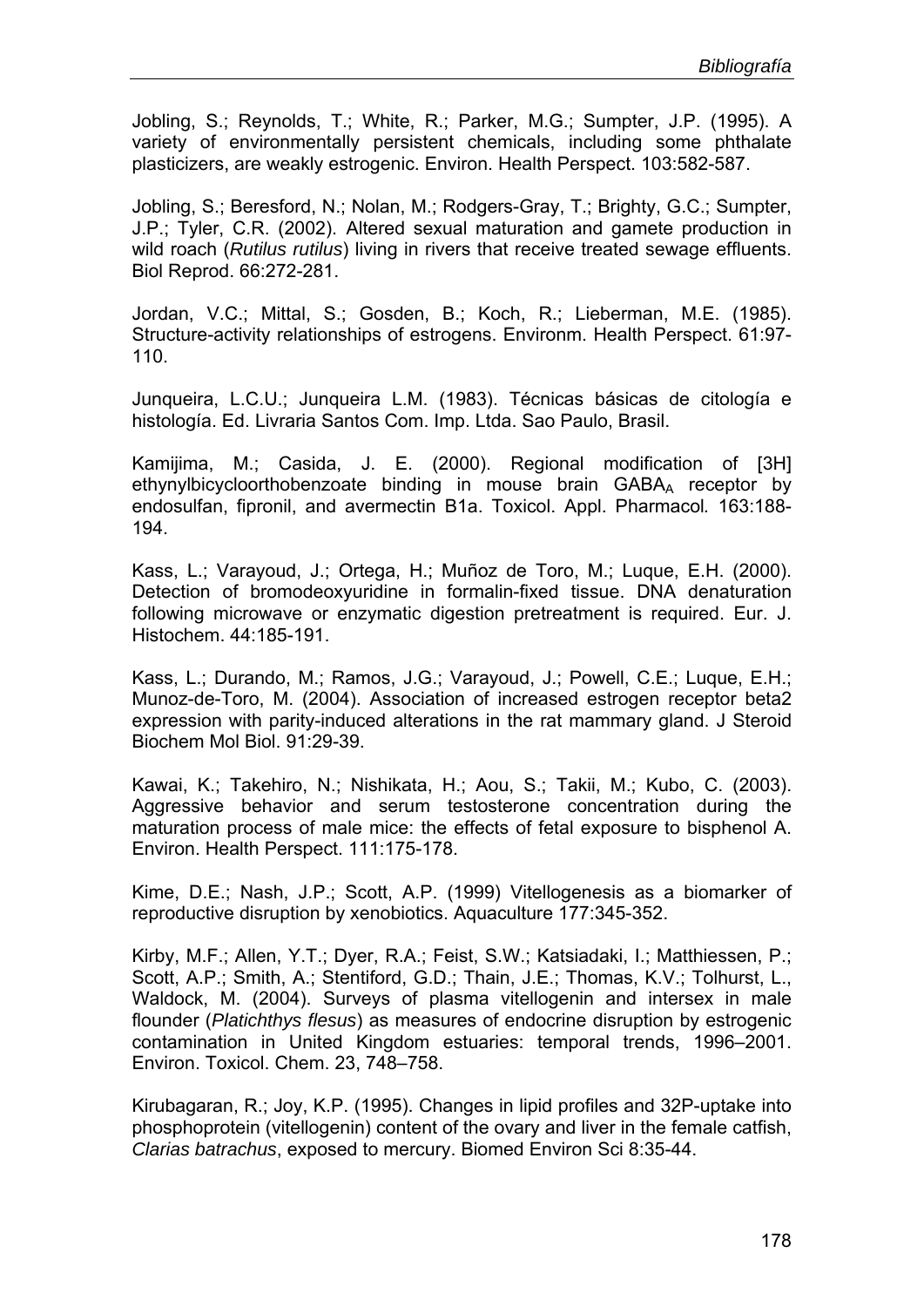Knobil, E., Chair, Committee on hormonally active agents in the environment. (1999). Hormonally active agents in the environment. (National Research Council). National Research Council, Washington, DC.

Kornilovskaya, I.N.; Gorelaya, M.V.; Usenko, V.S.; Gerbilsky, L.V.; Berezin, V.A. (1996). Histological studies of atrazine toxicity on the thyroid gland in rats. Biomed. Environ. Sci. 9:60-66.

Krishnan, A. V.; Starhis, P.; Permuth, S. F.; Tokes, L.; Feldman, D.; (1993). Bisphenol-A: an estrogenic substance is released from polycarbonate flasks during autoclaving. Endocrinology 132:2279-2286.

Kuiper, G.G.; Lemmen, J.G.; Carlsson, B.; Corton, J.C.; Safe, S.H.; van der Saag, P.T.; van der Burg, B.; Gustafsson, J. (1998). Interaction of estrogenic chemicals and phytoestrogens with estrogen receptor beta. Endocrinology 139:4252-4263.

Laabs, V; Amelung, W.; Pinto, A.A.; Wantzen, M.; da Silva, C.J.; Zech, W. (2002). Pesticides in surface water, sediment, and rainfall of the northeastern pantanal basin, Brazil. J. Environ. Qual. 31:1636–1648.

Lacau-Mengido, I.M.; Mejia, M.E.; Diaz-Torga, G.S.; Gonzalez Iglesias, A.; Formia, N.; Libertun, C.; Becu-Villalobos; D. (2000). Endocrine studies in ivermectin-treated heifers from birth to puberty. J Anim Sci 78:817-824.

LaFleur, G.J. (1999). Vitellogenins and vitellogenesis. Encyclopedia of reproduction. Volume 4. (Knobil, E. Neill JD). Academic Press. San Diego. USA. 985-994.

Lajmanovich, R.; Lorenzatti, E.; de la Sierra, P.; Marino, F.; Peltzer, P. (2002) First records of organochlorine pesticide residues in amphibians of the mesopotamic region, Argentina. Froglog 54.

Lance, V.A. (1989). Reproductive cycle of the American alligator. Am Zool 29:999-1018.

Lance, V.A.; Bogart, M.H. (1992). Disruption of ovarian development in alligator embryos treated with an aromatase inhibitor. Gen. Comp. Endocrinol. 86:59-71.

Lance, V.A. (2003). Alligator physiology and life history: the importance of temperature. Exp. Gerontol. 38:801-805.

Lance, V.A; Conley, A.J; Mapes, S.; Steven, C.; Place, A.R. (2003). Does alligator testis produce estradiol? A comparison of ovarian and testicular aromatase. Biol Reprod. 69:1201-1207.

Lang, J.W.; Andrews, H.V. (1994). Temperature dependent sex determination in crocodilians. J. Exp. Zool. 270:28-44.

Larriera, A. (1995). La conservación y el manejo de los caimanes y cocodrilos en América Latina, Vol. 1. Áreas de nidificación y momento óptimo de cosecha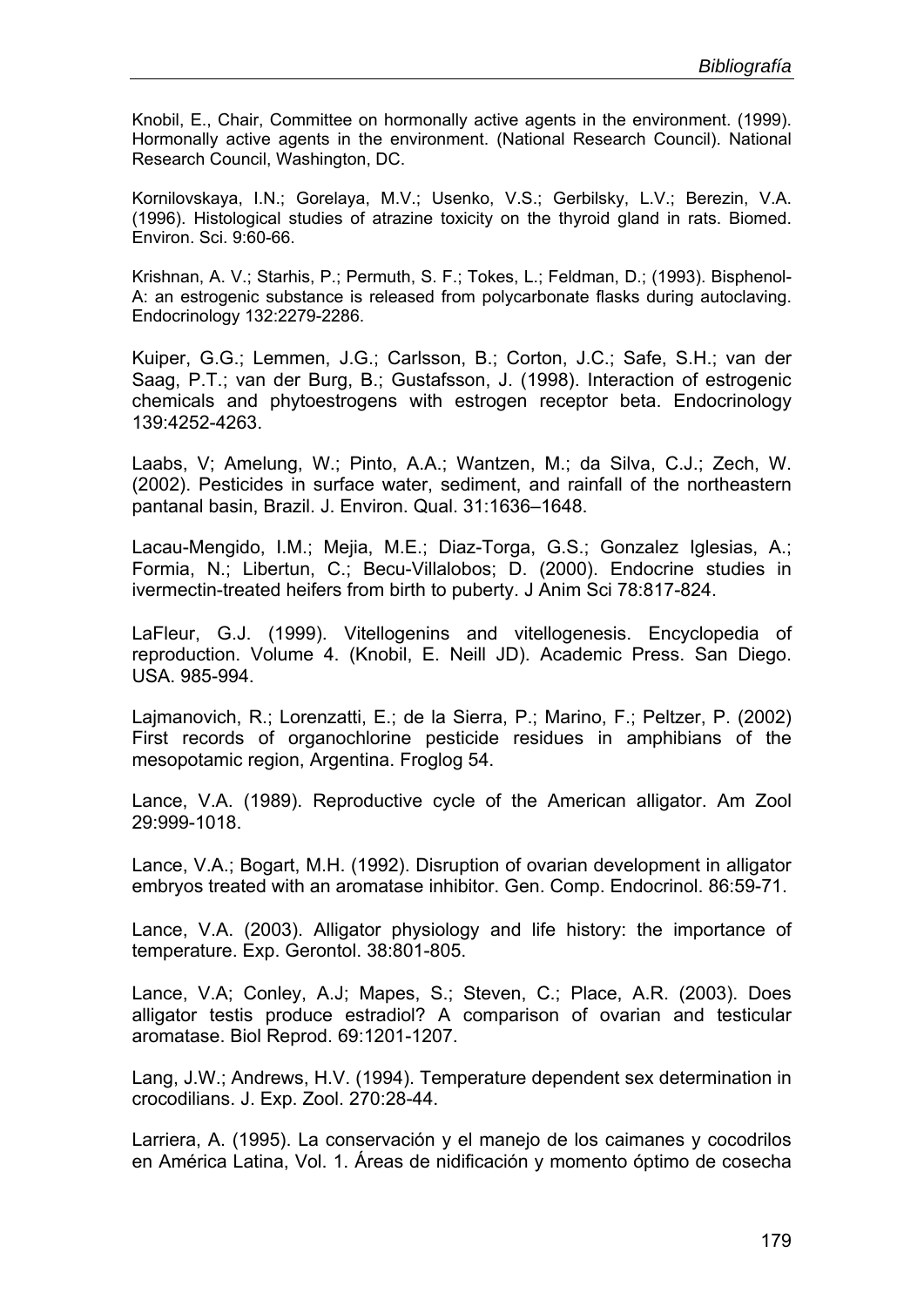de huevos de *Caiman latirostris* en Santa Fe, Argentina. (Larriera, A.; Verdade, L.). Santa Fe, Argentina. 221-232.

Laws, S. C.; Ferrell, J. M.; Stoker, T. E.; Schmid, J.; Cooper, R. L. (2000). The effects of atrazine on female wistar rats: An evaluation of the protocol for assessing pubertal development and thyroid function. Toxicol. Sci. 58: 366–376.

Legler, J.; Brockhof, J. L. M.; Brouwer, A.; Lanser, P. II.; Murk, A. J.; Van Der Saag, P. T.; Vethaak, A. D.; Wester, P.; Zivkovie C, D.; Van Der Burg, B. (2000). A novel *in vivo* bioassay for (xeno)estrogens using transgenic zebrafish. Environ Sci Technol 34:4439-4444.

Lekhkota, O.; Brehm, R.; Claus, R.; Wagner, A.; Bohle, R.M.; Bergmann, M. (2006). Cellular localization of estrogen receptor-alpha (ERalpha) and -beta (ERbeta) mRNA in the boar testis. Histochem Cell Biol. 125:259-264.

Levy, G.; Lutz, I.; Kruger, A.; Kloas, W. (2004). Bisphenol A induces feminization in *Xenopus laevis* tadpoles. Environ Res. 94:102-111.

Li, A.; Sadasivam, M.; Ding, J.L. (2003). Receptor-ligand interaction between vitellogenin receptor (VtgR) and vitellogenin (Vtg), implications on low density lipoprotein receptor and apolipoprotein B/E. The first three ligand-binding repeats of VtgR interact with the amino-terminal region of Vtg. J Biol Chem. 278:2799-2806.

Lutz, P.L.; Dumbar Cooper, A. (1984). The nest environment of the American Crocodile (*Crocodylus acutus*). Copeia 1984, 153-161.

Maekawa, M.; Kamimura, K.; Nagano, T. (1996). Peritubular myoid cells in the testis: their structure and function. Arch Histol Cytol. 59:1-13.

Maitre, M.I.; de la Sierra, P.; Lenardon, A.; Enrique, S.; Marino, F. (1994). Pesticide residue levels in Argentinean pasteurized milk. Sci Total Environ. 155:105-108.

Manolis, S. C.; Webb, G. J. W.; Dempsey, K. E.; (1987). Crocodile Egg Chemestry. En "Wildlife Management, Crocodiles and Alligators." (Webb, G. J. W.; Manolis, S. C.; Whitehead P. J.) Surrey Beatty & Sons Pty. Ltd 445-472.

Markey, C.M.; Luque, E.H.; Muñoz-de-Toro, M.M.; Sonnenschein, C.; Soto, A.M.; (2001). *In utero* exposure to bisphenol A alters the development and tissue organization of the mouse mammary gland. Biol. Reprod. 65:1215-1223.

Markey, C.M.; Coombs, M.A.; Sonnenschein, C.; Soto, A.M. (2003). Mammalian development in a changing environment: exposure to endocrine disruptors reveals the developmental plasticity of steroid-hormone target organs. Evol Dev. 5:67-75.

Markey, C.M.; Wadia, P.R.; Rubin, B.S.; Sonnenschein, C.; Soto, A.M. (2005). Longterm effects of fetal exposure to low doses of the xenoestrogen bisphenol-A in the female mouse genital tract. Biol Reprod. 72:1344-1351.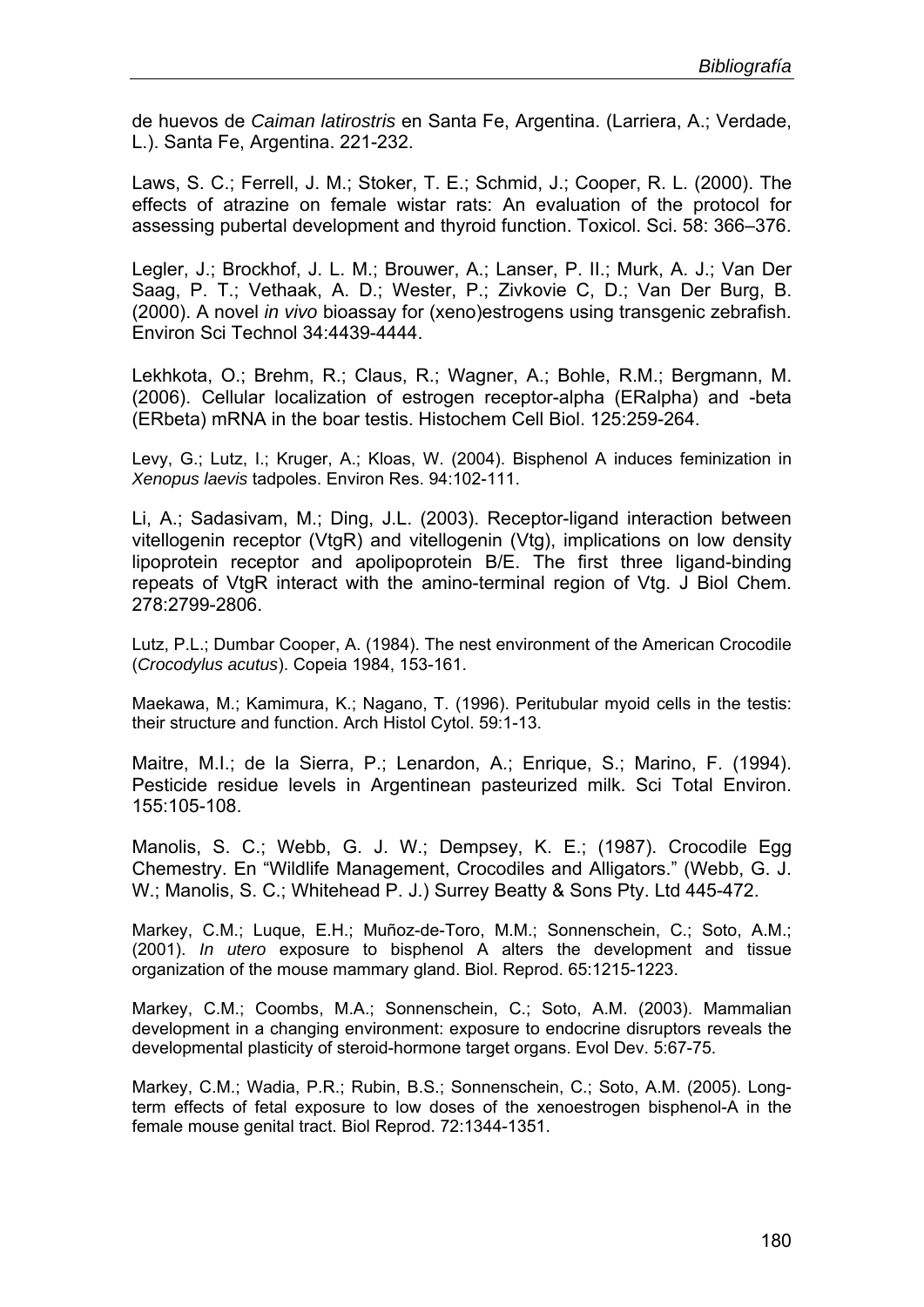Martin, P.A.; De Solla, S.R.; Ewins, P. (2003). Chlorinated hydrocarbon contamination in osprey eggs and nestlings from the Canadian Great Lakes basin, 1991-1995. Ecotoxicology 12:209-224.

Matter, J.M.; Crain, D.A.; Sills-McMurry, C.; Pickford, D.B.; Rainwater, T.R.; Reynolds, K.D.; Rooney, A.A.; Dickerson, R.L.; Guillette, L.J.Jr.; (1998). Principles and processes for evaluating endocrine disruption in wildlife. Effects of endocrine-disrupting contaminants in reptiles: *alligators*. (Kendall R, Dickerson J, Giesy J, Suk W, eds). SETAC Press. Pensacola, Florida, USA: 267-289.

McLachlan, J.A. (2001). Environmental signaling: what embryos and evolution teach us about endocrine disrupting chemicals. Endocr. Rev. 22:319-341.

Menone, M.L.; Aizpun de Moreno, J.E.; Moreno, V.J.; Lanfranchi, A.L.; Metcalfe, T.L.; Metcalfe, C.D. (2000). PCBs and organochlorines in tissues of silverside (*Odontesthes bonariensis*) from a coastal lagoon in Argentina. Arch Environ Contam Toxicol. 38:202-208.

Meucci, V.; Arukwe, A. (2005). Detection of vitellogenin and zona radiata protein expressions in surface mucus of immature juvenile Atlantic salmon (*Salmo salar*) exposed to waterborne nonylphenol. Aquat Toxicol. 73:1-10.

Micucci, P.A.; Waller, T. (1995). La conservación y el manejo de los caimanes y cocodrilos en América Latina, Vol. 1. Los yacarés en Argentina: hacia un aprovechamiento sustentable. (Larriera, A.; Verdade, L.). Santa Fe, Argentina. 221-232.

Miksicek, R. J. (1995). Estrogenic flavonoids: Structural requirements for biological activity. Proc. Soc. Exp. Biol. Med. 208:44-50.

Mills, L. J.; Gutjahr-Gobell, R. E.; Haebler, R. A.; Horowitz, D. J.; Jayaraman, S.; Pruell, R. J.; McKinney, R. A.; Gardner, G. R.; Zaroogian, G. E. (2001). Effects of estrogenic (o,p'-DDT; octylphenol) and anti-androgenic (p,p'-DDE) chemicals on indicators of endocrine status in juvenile male summer flounder (*Paralichthys dentatus*). Aquat Toxicol. 52:157-176.

Milnes, M.R.; Woodward, A.R.; Rooney, A.A.; Guillette, L.J. (2002). Plasma steroid concentrations in relation to size and age in juvenile alligators from two Florida lakes. Comp. Biochem. Physiol. A Mol. Integr. Physiol. 131:923-930.

Milnes, M.R.; Bryan, T.A.; Medina, J.G.; Gunderson, M.P.; Guillette, L.J. Jr. (2005). Developmental alterations as a result of *in ovo* exposure to the pesticide metabolite p,p'-DDE in *Alligator mississippiensis*. Gen Comp Endocrinol. 144:257-263.

Milnes, M.R.; Bermudez, D.S; Bryan, T.A.; Edwards, T.M.; Gunderson, M.P.; Larkin, I.L.V.; Moore, B.C.; Guillette, L.J. Jr. (2006). Contaminant-induced feminization and demasculinization of nonmammalian vertebrate males in aquatic environments. Environ Res 100:3-17.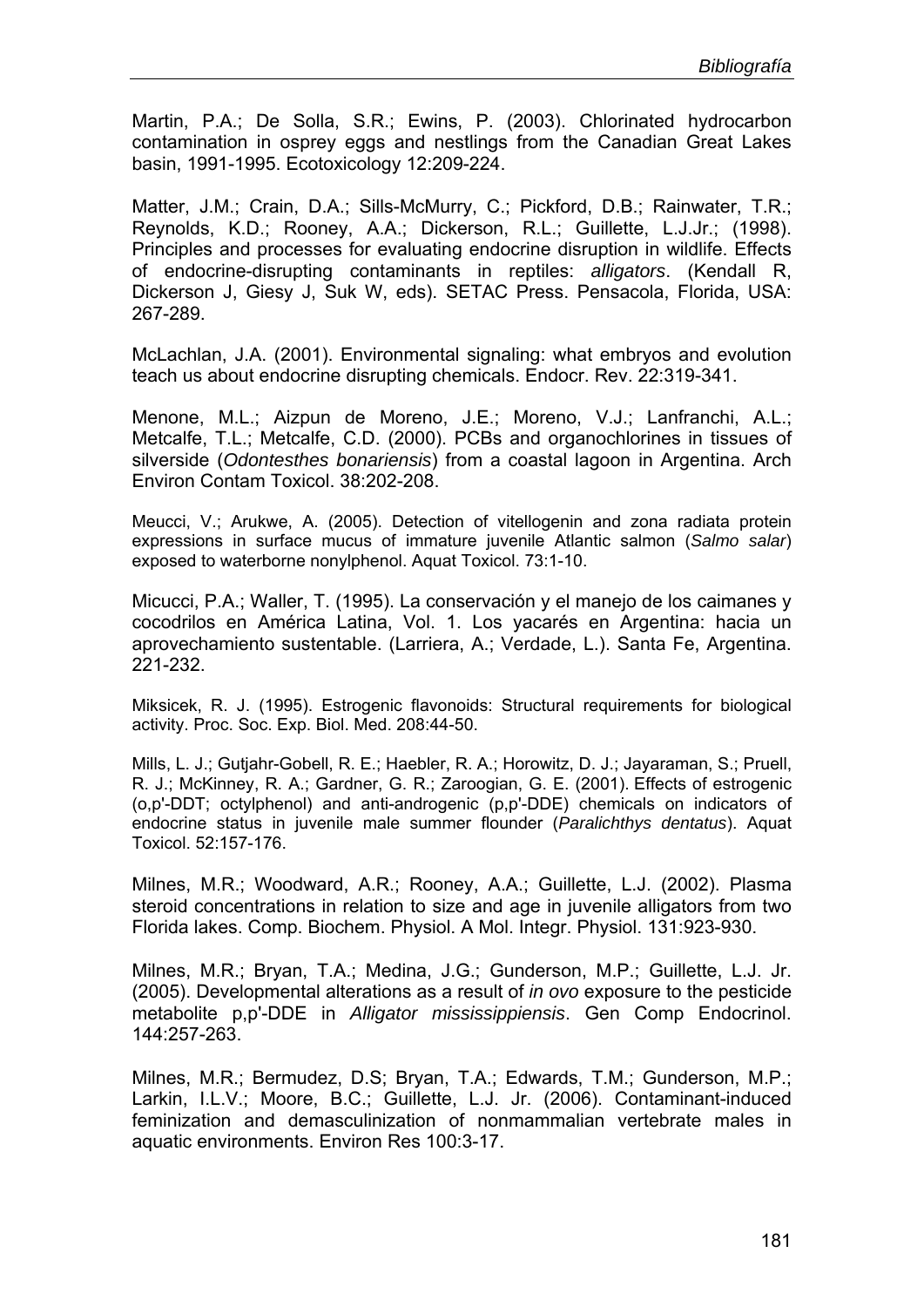Mittendorf, R. (1995). Teratogen update: carcinogenesis and teratogenesis associated with exposure to diethylstilbestrol (DES) *in utero*. Teratology 51:435- 445.

Mizuhashi, S.; Ikegaya, Y.; Matsuki, N. (2000). Pharmacological property of tributyltin *in vivo* and *in vitro*. Environ Toxicol Pharmacol 8:205-212.

Montes, G.S., Junqueira, L.C.U. (1988). Collagen, vol. II. Histochemical localization of collagen and of proteoglycans in tissues. (Nimni, M.E.), CRC Press, New York, 42**‒**72.

Mosconi, G.; Carnevali, O.; Carletta, R.; Nabissi, M.; Polzonetti-Magni, A.M.; (1998). Gilthead seabream (*Sparus aurata*) vitellogenin: purification, partial characterization, and validation of an enzyme-linked immunosorbent assay (ELISA). Gen Comp Endocrinol 110: 252–261.

Multigner, L.; Oliva, A. (2001). Environment as a risk factor for male infertility. Scientific World Journal 1:576-578.

Multigner, L.; Oliva, A. (2002). Secular variations in sperm quality: fact or science fiction?. Cad Saude Publica 18:403-412.

Munger, R.; Isacson, P.; Hu, S.; Burns, T., Hanson, J.; Lynch, C.F.; Cherryholmes, K.; Van Dorpe, P.; Hausler, W.J. Jr. (1997). Intrauterine growth retardation in Iowa communities with herbicide-contaminated drinking water supplies. Environ Health Perspect 105:308-314. Erratum in: Environ Health Perspect 105:570.

Munkittrick, K.R.; McCarty, L.S. (1995). An integrated approach to aquatic ecosystem health: top-down, bottom-up, or middle-out? J. Aquatic Ecosystem Health 4:77-90.

Muñoz-de-Toro, M.M.; Maffini, MV.; Kass, L.; Luque, E.H. (1998). Proliferative activity and steroid hormone receptor status in male breast carcinoma. J Steroid Biochem Mol Biol 67:333-339.

Muñoz-de-Toro, M.; Markey, C.M.; Wadia, P.R.; Luque, E.H.; Rubin, B.S.; Sonnenschein, C.; Soto, A.M. (2005). Perinatal exposure to bisphenol-A alters peripubertal mammary gland development in mice. Endocrinology 146:4138- 4147.

Muñoz-de-Toro M.; Beldomenico, H.R.; Garcia, S.R.; Stoker, C.; De Jesús, J.J.; Beldomenico, P.M.; Ramos, J.G.; Luque, E.H. (2006a). Organochlorine levels in adipose tissue of women from a littoral region of Argentina. Environ Res. 102:107-112.

Muñoz-de-Toro M., Durando, M.; Beldomenico, P.M.; Beldomenico, H.R.; Kass, L.; Garcia, S.R.; Luque, E.H. (2006b). Estrogenic microenvironment generated by organochlorine residues in adipose mammary tissue modulates biomarker expression in ERalpha-positive breast carcinomas. Breast Cancer Res. 8:R47.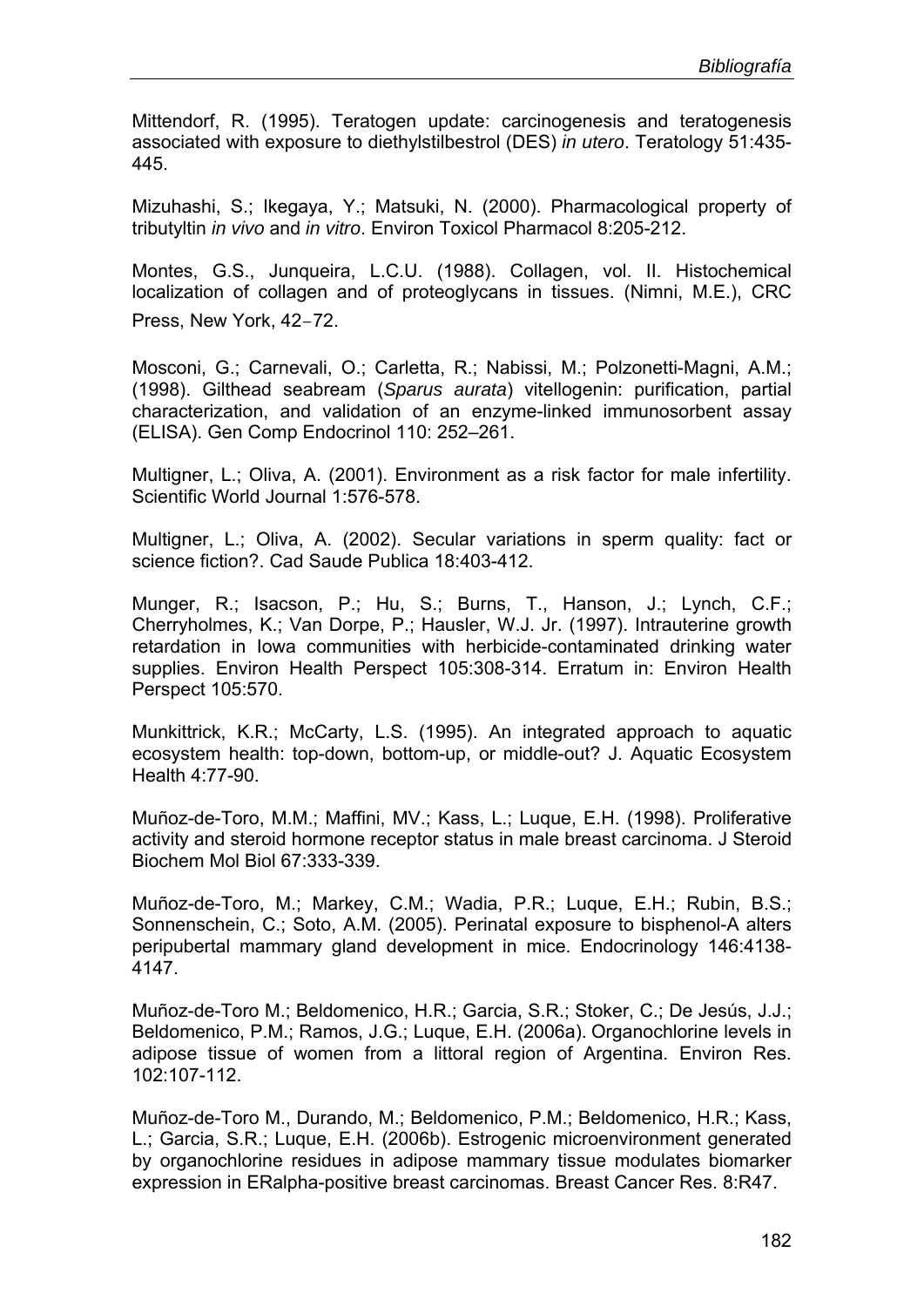Murphy, C.A.; Rose, K.A.; Thomas, P. (2005) Modeling vitellogenesis in female fish exposed to environmental stressors: predicting the effects of endocrine disturbance due to exposure to a PCB mixture and cadmium. Reprod Toxicol 19:395-409.

Nagel, S.C.; vom Saal. F.S.; Welshons, W.V. (1999). Developmental effects of estrogenic chemicals are predicted by an *in vitro* assay incorporating modification of cell uptake by serum. J Steroid Biochem Mol Biol 69:343-357.

Nakada, N.; Nyunoya, H.; Nakamura, M.; Hara, A.; Iguchi, T.; Takada, H. (2004) Identification of estrogenic compounds in wastewater effluent. Environ Toxicol Chem 23:2807-2815.

Naqvi, S. M.; Vaishnavi, C. (1993) Bioaccumulative potential and toxicity of endosulfan insecticide to non-target animals. Comp Biochem Physiol C. 105:347-361.

Nash; J.P.; Kime, D.E.; Van der Ven L.T.; Wester, P.W.; Brion, F.; Maack, G.; Stahlschmidt-Allner, P.; Tyler, C.R. (2004). Long-term exposure to environmental concentrations of the pharmaceutical ethynylestradiol causes reproductive failure in fish. Environ Health Perspect. 112:1725-1733.

Newbold, R.R.; Hanson, R.B.; Jefferson W.N.; Bullock, B.C.; Haseman, J.; McLachlan, J.A. (2000). Proliferative lesions and reproductive tract tumors in male descendants of mice exposed developmentally to diethylstilbestrol. Carcinogenesis 21:1355-1363.

Nikaido, Y.; Yoshizawa, K.; Danbara, N.; Tsujita-Kyutoku, M.; Yuri, T.; Uehara, N.; Tsubura, A. (2004). Effects of maternal xenoestrogen exposure on development of the reproductive tract and mammary gland in female CD-1 mouse offspring Reprod. Toxicol. 18:803-811.

N.R.A., National registration authority for agriculture and veterinary chemical (1998). Existing chemicals review program. Review of endosulfan 2:1-10.

O'Brien, M.L.; Park, K.; In, Y.; Park-Sarge, O.K. (1999). Characterization of estrogen receptor-β (ER β) messenger ribonucleic acid and protein expression in rat granulose cells. Endocrinology 140:4530-4541.

O'Donnell, L.; Robertson, K.M.; Jones, M.E.; Simpson, E.R. (2001). Estrogen and spermatogenesis. Endocr. Rev. 22:289-318.

Oehlmann, J.; Schulte-Oehlmann, U.; Tillmann, M.; Markert B. (2000). Effects of endocrine disruptors on prosobranch snails (Mollusca: Gastropoda) in the laboratory. Part I: bisphenol A and octylphenol as xeno-estrogens. Ecotoxicology 9:383-397.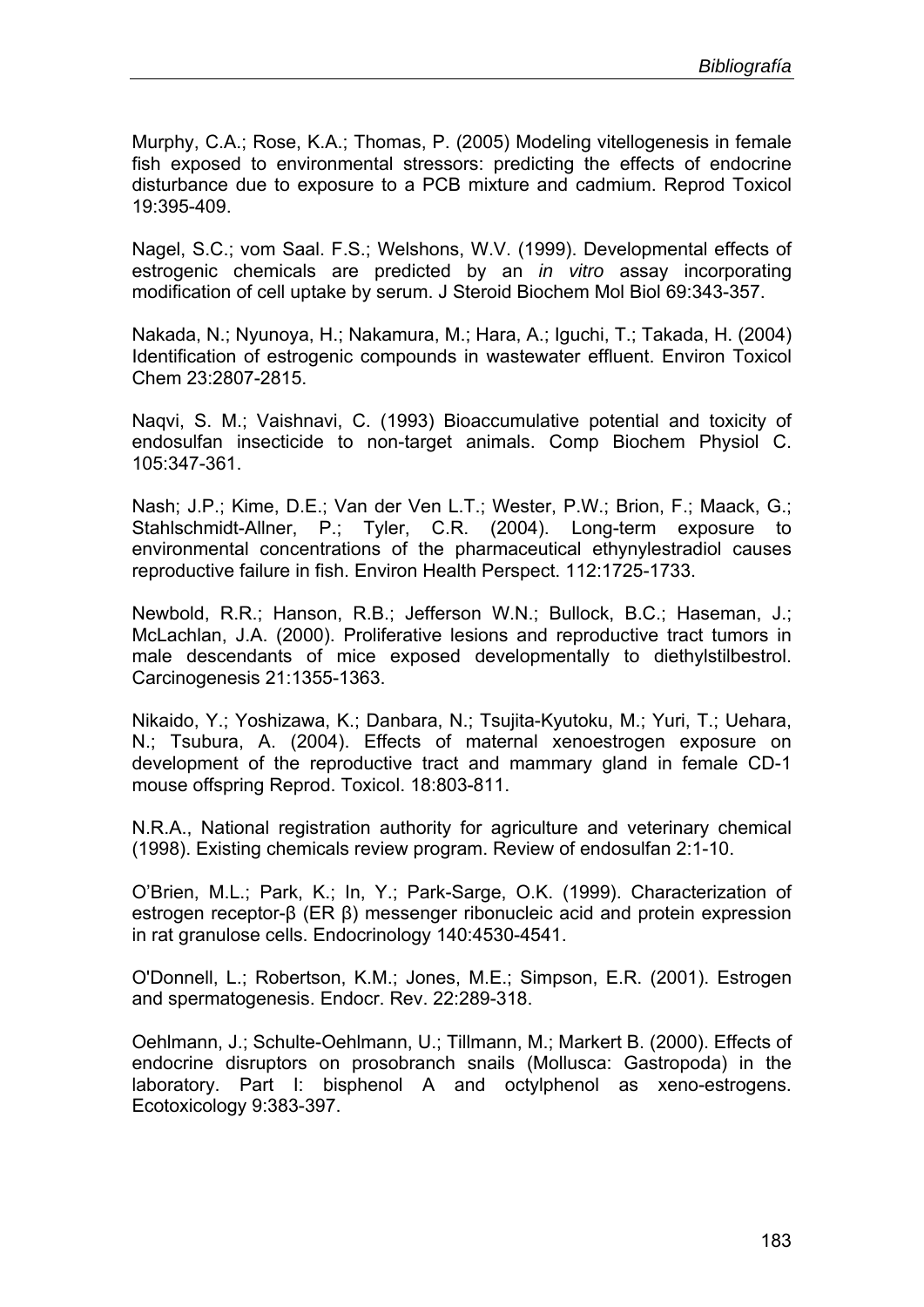Olea, N.; Pulgar, R.; Perez, P.; Olea-Serrano, F.; Rivas, A.; Novillo-Fertrell, A.; Pedraza, V.; Soto, A.M.; Sonnenschein, C. (1996). Estrogenicity of resin-based composites and sealants used in dentistry. Environ. Health Perspect. 104:298-305.

Opresko, L. K.; Wiley, H. S. (1987) Receptor-mediated endocytosis in Xenopus oocytes. I. Characterization of the vitellogenin receptor system. J. Biol. Chem. 262:4109-4115.

Orlando, E.F.; Denslow, N.; Folmar, L.; Guillette, L.J, Jr. (1999). Comparison of the reproductive physiology of Largemouth bass, *Micropterous salmonides*, colleted from the Escambia and Blackwater Rivers in Florida. Environ. Health Perspect. 107:199-204.

Orlando, E.F.; Kolok, A.S.; Binzcik, G.A.; Gates, J.L.; Horton, M.K.; Lambright, C.S.; Gray, L.E.; Soto, A.M.; Guillette, L.J, Jr. (2004). Endocrine-disrupting effects of cattle feedlot effluent on an aquatic sentinel species, the fathead minnow. Environ. Health Perspect. 112:353-358.

Palmer, B.D.; Palmer, S.K. (1995). Vitellogenin induction by xenobiotic estrogens in the red-eard turtle and African clawed frog. Environ Health Perspect 103:19-25.

Palmer, B.D.; Huth L.K.; Pieto, L.D.; Selcer, K.D. (1998). Vitellogenin as a biomarker for xenobiotics estrogens in an amphibian model system. Environ Toxicol Xchem 17:30-36.

Palombi, F.; Farini, D.; Salanova, M.; de Grossi, S.; Stefanini, M. (1992). Development and cytodifferentiation of peritubular myoid cells in the rat testis. Anat Rec. 233:32-40.

Pandey (1986). Response of corticosteroidogenic, catecholamine-secreting cells, corpuscles of Stannius, and Dahlgren cells of snake headed murrel *Ophiocephalus punctatus* (Bloch) to thiodan treatment. A karyometric investigation. Ecotoxicol Environ Saf 12: 101-104.

Peebles, E.D.; Brake, J.; Gildersleeve. R.P. (1987). Effects of eggshell cuticle removal and incubation humidity on embryonic development and hatchability of broilers. Poult Sci 66:834-840.

Petty, J.D.; Jones, S.B.; Huckins, J.N.; Cranor, W.L.; Parris, J.T.; McTague, T.B.; Boyle, T.P. (2000). An approach for assessment of water quality using semipermeable membrane devices (SPMDs) and bioindicator tests. Chemosphere 41:311-321.

Pickford, D.B. (1995). Endocrine regulation of clitero-penis development in the juvenile American alligator (*Alligator mississippiensis*). M.S. University of Florida.

Pieau, C.; Dorizzi, M.; Richard-Mercier, N. (1999). Temperature dependent sex determination and gonadal differentiation in reptiles. Cell. Mol. Life Sci. 55:887-900.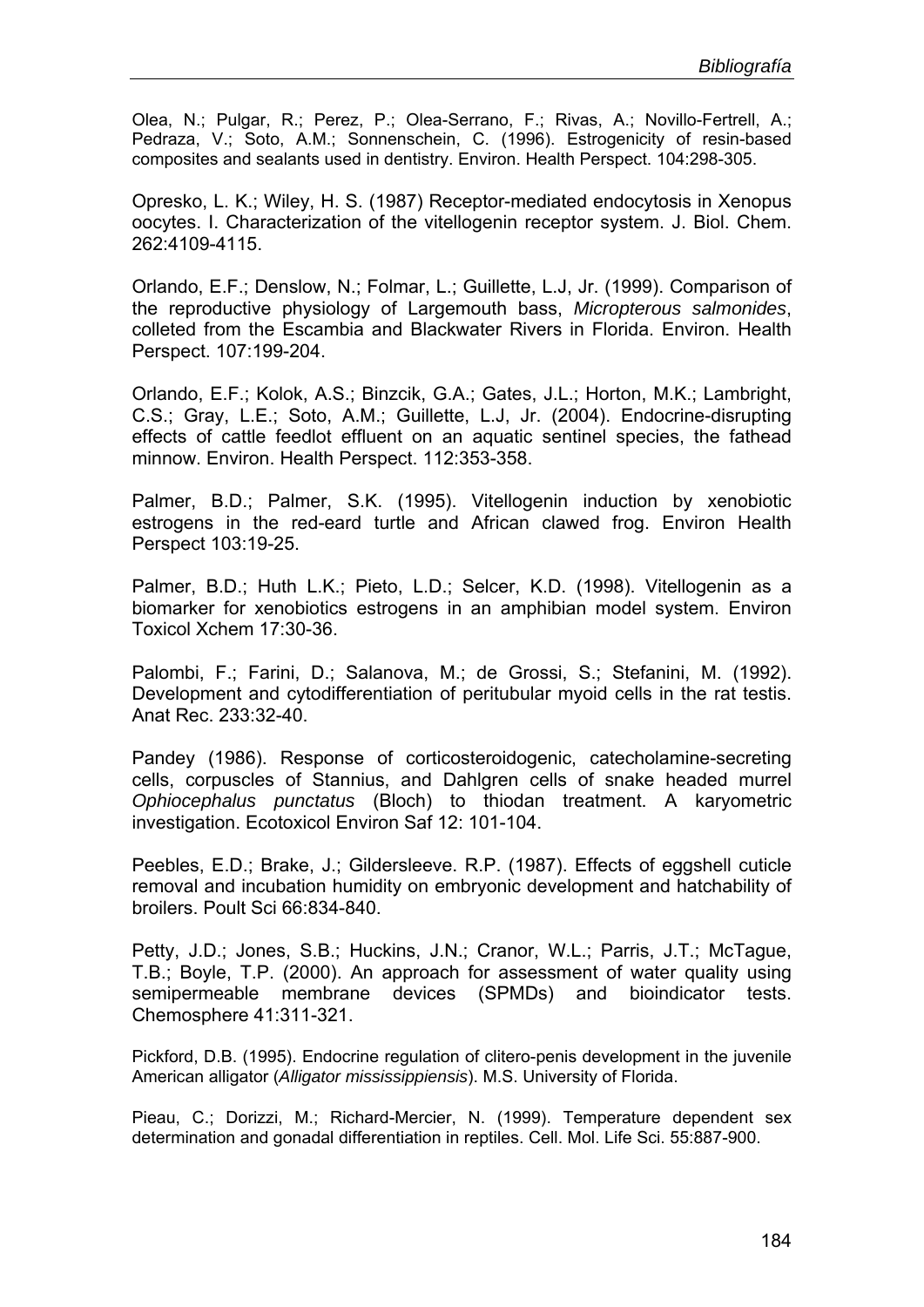Piña, C.; Imhof, A.; Sirosky, P. (1996). Egg size of *Caiman latirostris* and its relationship with clutch size, hatching success, survival and growth. Crocodiles: Proceedings of the 13 th Working Meeting of the Crocodile Specialist Group, IUCN - The World Conservation Union, Gland, Switzerland. 254-260.

Prado, W. (2003). Estado de conservación y aspectos poblacionales de los yacarés overo *Caiman latirostris* (DAUDÍN, 1802) y negro *Caiman yacare*  (DAUDÍN, 1802) en relación a su hábitat en el Chaco oriental. Tesina de licenciatura. Universidad CAECE.

Rajapakse, N.; Silva E.; Kortenkamp, A. (2002). Combining xenoestrogens at levels below individual no-observed effect concentration dramatically enhances steroid hormone action. Environ. Health Perspect. 110:917–921.

Ramos, J.G.; Varayoud, J.; Sonnenschein, C.; Soto, A.M.; Muñoz De Toro, M.; Luque, E.H. (2001). Prenatal exposure to low doses of bisphenol A alters the periductal stroma and glandular cell function in the rat ventral prostate. Biol. Reprod. 65:1271-1277.

Ramos, J.G.; Varayoud, J.; Kass, L.; Rodriguez, H.; Costabel, L.; Muñoz De Toro, M.; Luque, E.H. (2003). Bisphenol A induces both transient and permanent histofunctional alterations of the hypothalamic-pituitary-gonadal axis in prenatally exposed male rats. Endocrinology 144:3206-3215.

Raynaud, A.; Pieau, C. (1985). Biology of the Reptilia, Vol. 15: Development B. Embryonic development of the genital system. (C. Gans; F. Billett) Wiley, New York. 149-300.

Rey, F.; Stoker, C.; Luque, E.H.; Muñoz-de-Toro, M. (2005). La exposición prenatal a bisfenol A altera el desarrollo folicular y la esteroidogénesis de *Caiman latirostris* (yacaré overo). Medicina (Buenos Aires) 176:89.

Rie, M.T.; Kitana, N.; Lendas, K.A.;Won, S.J.; Callard, I.P. (2005). Reproductive endocrine disruption in a sentinel species (*Chrysemys picta*) on Cape Cod, Massachusetts. Arch. Environ. Contam. Toxicol. 48:217–224.

Rippen, G. (1999). Handbuch Umweltchemikalien. Stoffdaten, Prüfuerfahren, Vorschriften, 3rd ed. 49th supplement issue. Landsberg, Ecomed.

Rooney, A.A; Crain, D.A; Woodward, A.R; Guillette, L.J. Jr. (2004). Seasonal variation in plasma sex steroid concentrations in juvenile American alligators. Gen Comp Endocrinol. 135:25-34.

Rubin, B.L.; Dorfman, A.S.; Black, L.; Dorfman, R.I. (1951). Bioassay of estrogens using the mouse uterine response. Endocrinology 49: 429-439.

Safe, S. (2000). Endocrine disruptors and human health-is there a problem? An update. Environ. Health Perspect. 108:487-493.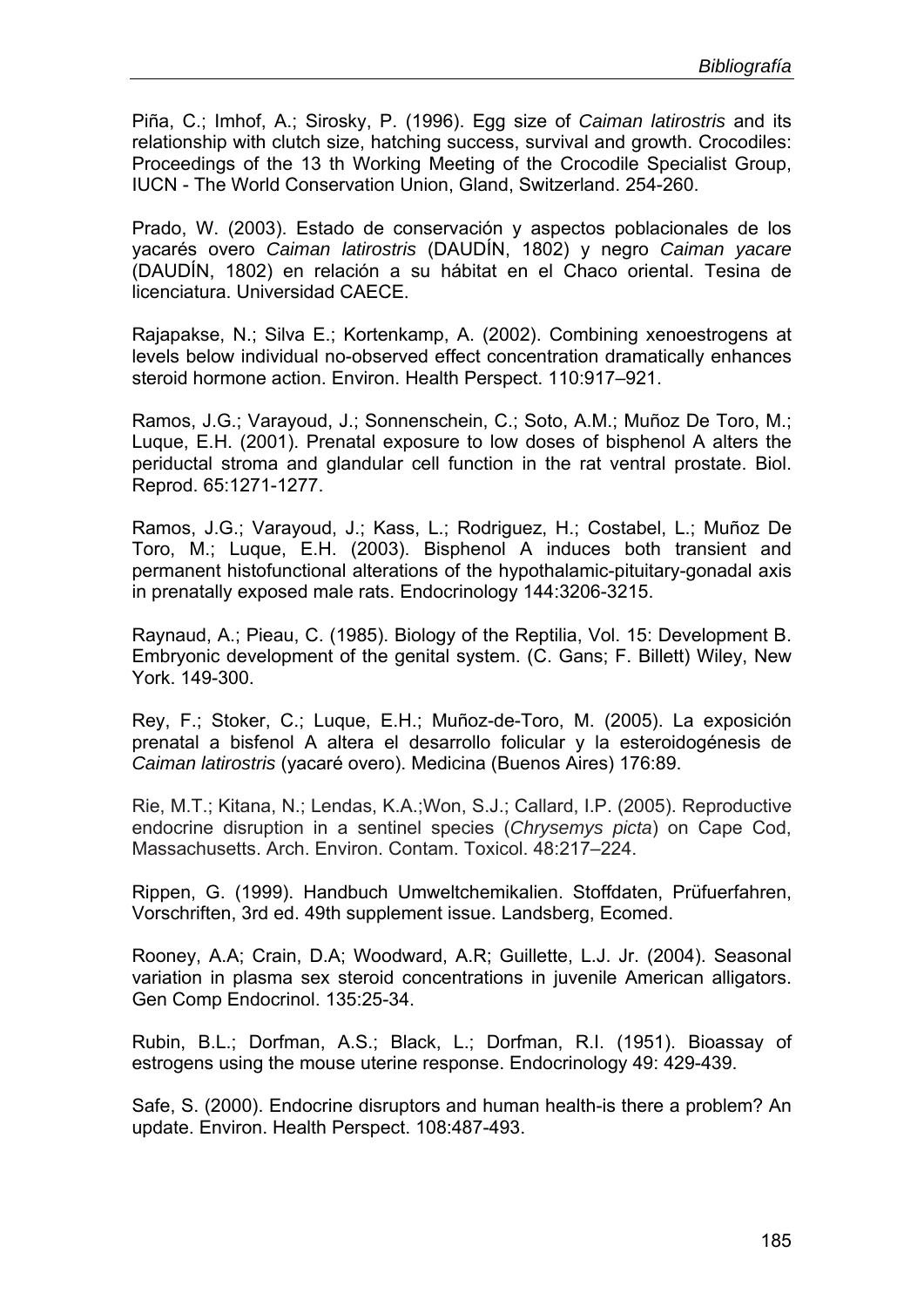Safe, S. (2002). Environmental estrogens: roles in male reproductive tract problems and in breast cancer. Rev. Environ. Health 17:253-262.

Saiyed, H.; Dewan, A.; Bhatnagar, V.; Shenoy, U.; Shenoy, R.; Rajmohan, H.; Patel, K.; Kashyap, R.; Kulkarni, P.; Rajan, B.; Lakkad, B. (2003). Effect of endosulfan on male reproductive development. Environ Health Perspect 111:1958-1962.

Santos, S.A.; Nogueira, M.S.; Pinheiro, M.S. (1996). Diets of *Caiman crocodilus yacare* from different habitats in the Brazilian Pantanal. Herpetological J. 6:111- 117.

Selcer, K.W.; Palmer, B.D. (1995). Estrogen downregulation of albumin and a 170-kDa serum protein in the turtle, *Trachemys scripta*. Gen. Comp. Endocrinol. 97, 340–352.

Selcer KW, Nagaraja S, Foret P, Wagner D, Williams L, Palmer BD (2001) Vitellogenin as a biomarker for estrogenic chemicals: Development of antibodies and primers with broad species applications. En: PCBs: Recent advances in the environmental toxicology and health effects. (Robertson RL, Hansen LG). Lexington, the University Press of Kentucky, 285-292.

Selcer, K.W.; Nespoli, L.M.; Rainwater, T.R.; Finger, A.G.; Ray, D.A.; Platt, S.G.; Smith, P.N.; Densmore, L.D.; McMurry, S.T. (2006). Development of an enzyme-linked immunosorbent assay for vitellogenin of Morelet's crocodile (*Crocodylus moreletii*). Comp Biochem Physiol C Toxicol Pharmacol. 143:50-58.

Sharpe, R.M.; Skakkebæk, N.E. (1993). Are estrogens involved in falling sperm counts and disorders on the male reproductive tract?. Lancet 341:1392-1395.

Sharpe, R.M.; Fisher, J.S.; Millar, M.M.; Jobling, S.; Sumpter, J.P. (1995). Gestational and Lactational Exposure of Rats to Xenoestrogens Results in Reduced Testicular Size and Sperm Production. Environ. Health Perspect. 103:1136-1143.

Sharpe, R.M. (2006). Pathways of endocrine disruption during male sexual differentiation and masculinization. Best Pract Res Clin Endocrinol Metab 20:91-110.

Shelby, M.D.; Newbold, R.R.; Tully, D.B.; Chae, K.; Davis, V.L. (1996). Assessing environmental chemicals for estrogenicity using a combination of in vitro and in vivo assays. Environ. Health Perspect. 104:1296-1300.

Shelby, J.A.; Mendonca, M.T. (2001). Comparison of reproductive parameters in male yellow-blotched map turtles (*Graptemys flavimaculata*) from a historically contaminated site and a reference site. Comp. Biochem. Physiol. C 129:233–242.

Silbergeld, E.K.; Flaws, J.A.; Brown, K.M. (2002). Organizational and activational effects of estrogenic endocrine disrupting chemicals. Cad. Saúde Pública, Rio de Janeiro, 18:495-504.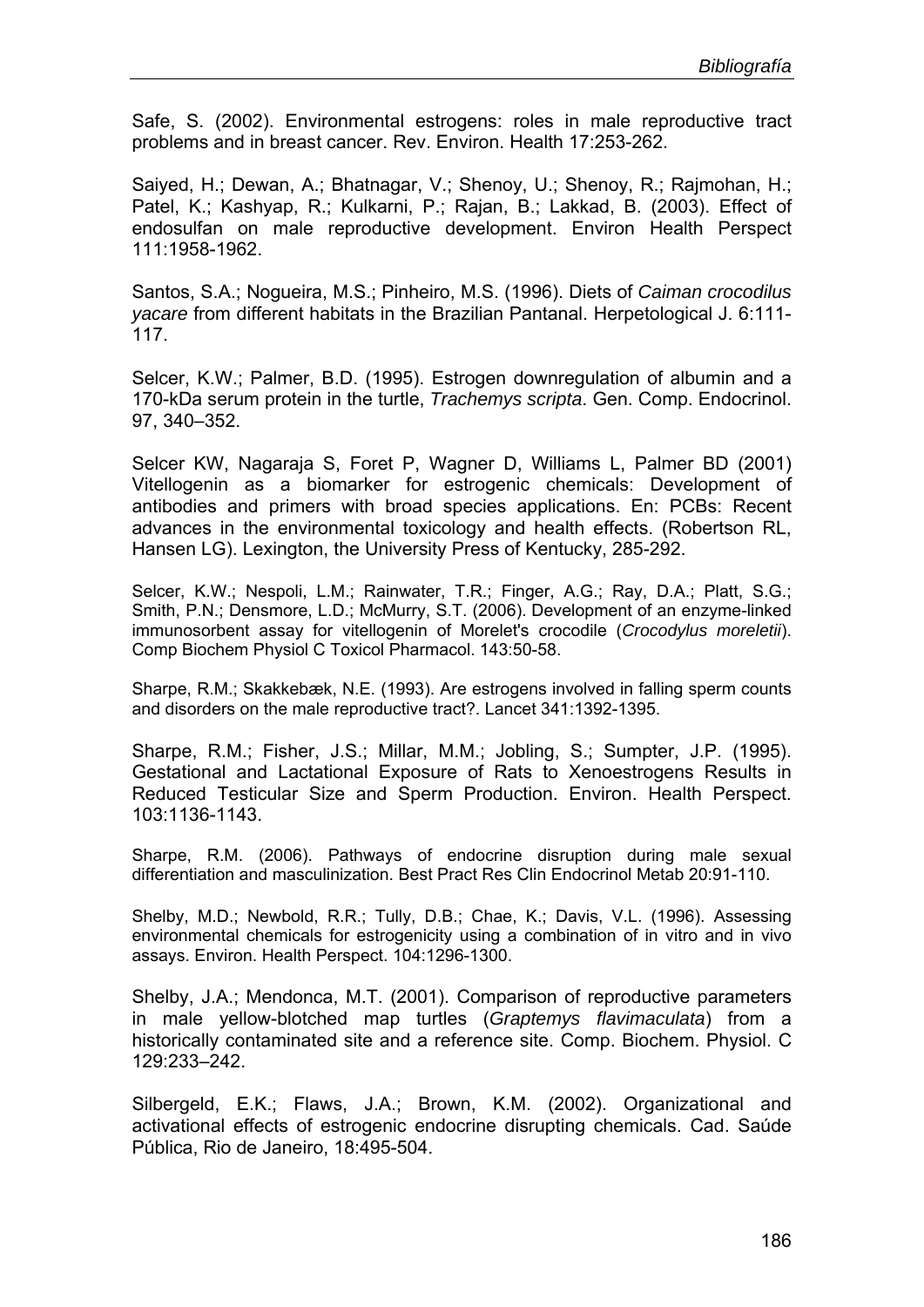Simpson, R. J. (2003). Proteins and Proteomics: A Laboratory Manual. Cold Spring Harbor Laboratory Press. Cold Spring Harbor, New York, USA.

Singer, P. L. (1949). Occupational Oligospermia. ƒAMA 140:1249.

Singh, S.K.; Pandey, R.S. (1990). Effect of sub-chronic endosulfan exposures on plasma gonadotrophins, testosterone, testicular testosterone and enzymes of androgen biosynthesis in rat. Indian J Exp Biol 28: 953-956.

Skinner, M.K.; Tung, P.S.; Fritz, I.B. (1985). Cooperativity between Sertoli cells and testicular peritubular cells in the production and deposition of extracellular matrix components. J Cell Biol. 100:1941-1947.

Smith, A. G. (1991). Chlorinated hydrocarbon insecticides. En: Handbook of Pesticide Toxicology. Hayes, W. J., Jr. y Laws, E. R., Jr., Eds. Academic Press Inc., New York, USA.

Sone, K.; Hinago, M.; Itamoto, M.; Katsu, Y.; Watanabe, H.; Urushitani, H.; Tooi, O.; Guillette, L.J. Jr.; Iguchi, T. (2005). Effects of an androgenic growth promoter 17beta-trenbolone on masculinization of Mosquitofish (*Gambusia affinis affinis*). Gen Comp Endocrinol. 143:151-160.

Sone, K.; Hinago, M.; Kitayama, A.; Morokuma, J.; Ueno, N.; Watanabe, H.; Iguchi, T. (2004). Effects of 17beta-estradiol, nonylphenol, and bisphenol-A on developing *Xenopus laevis* embryos. Gen Comp. Endocrinol. 138:228-236.

Sonnenschein, C.; Soto, A. M. (1998). An updated review of environmental estrogen and androgen mimics and antagonists. J. Steroid Biochem. Molec. Biol. 65:143-150.

Soto, A. M.; Justicia, H.; Wray, J. W.; Sonnenschein, C. (1991). *p*-nonyl-phenol: an estrogenic xenobiotic released from "modified" polystyrene. Environ. Health Perspect. 92:167-173.

Soto, A. M.; Chung, K.L.; Sonnenschein, C. (1994). The pesticides endosulfan, toxaphene, and dieldrin have estrogenic effects on human estrogen sensitive cells. Environ. Health Perspect.102:380–383

Soto A. M.; Sonnenschein, C.; Chung, K. L.; Fernandez, M. F.; Olea, N.; Serrano, F. O. (1995). The E-screen assay as a tool to identify estrogens-an update on estrogenic environmental pollutants. Environ. Health Perspect. 103:647-654.

Soto, A. M.; Fernandez, M.F.; Luizzi, A.S.; Oles Karasko A.S.; Sonnenschein, C. (1997).Developing a marker of exposure to xenoestrogen mixtures in human serum. Environ. Health Perspect. 105:647-654.

Spanò, L.; Tyler, C. R.; van Aerle, R.; Devos, P.; Mandiki, S. N.; Silvestre, F.; Thome, J. P.; Kestemont, P. (2004). Effects of atrazine on sex steroid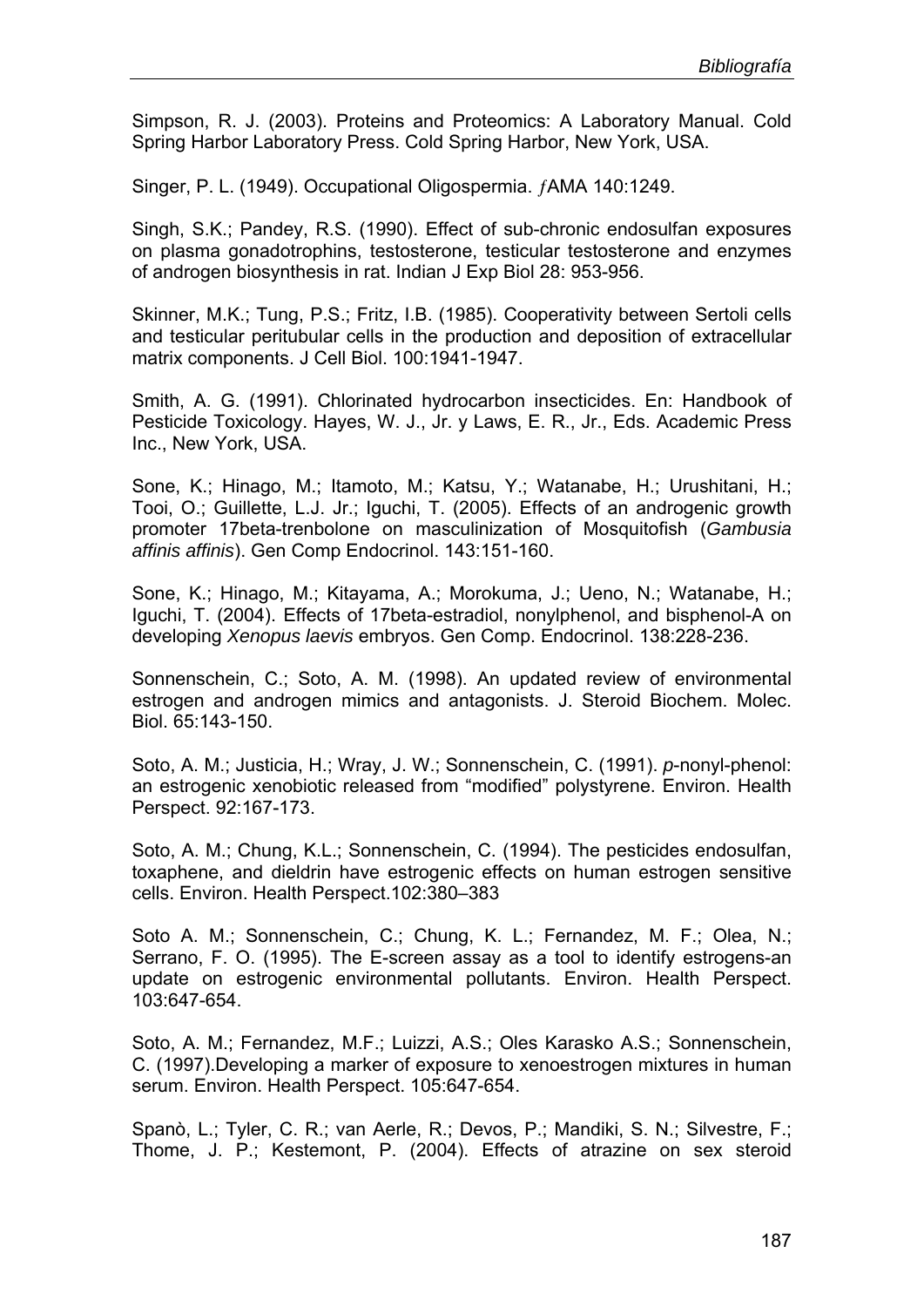dynamics, plasma vitellogenin concentration and gonad development in adult goldfish (*Carassius auratus*). Aquat Toxicol. 66:369-379.

Stahl, R.G. (1997). Can mammalian and non-mammalian "sentinel species" data be used to evaluate the human health implications of environmental contaminants. Hum Ecol Risk Assess 3:329-335

Stevens, J.T.; Sumner, D.D. (1991). Herbicides. En: Handbook of pesticide toxicology (Hayes, W.J.). Academic Press Inc., New York, 1317-1391.

Stevens, J. T.; Wetzel, L. T.; Breckenridge, C. B.; Gillis, J. H.; Luempert, L. G., III; Eldridge, J. C. (1994). Hypothesis for mammary tumorigenesis in female Sprague–Dawley rats exposed to chloro-*S*-triazine herbicides. J. Toxicol. Environ. Health 43, 139-154.

Stoker, C.; Bussmann, L.; Siroski, P.; Larriera, A.; Muñoz de Toro, M.; Luque, E. (2002). Experimental evaluation of *Caiman latirostris* as a sentinel of environmental contamination with xenoestrogens. Biocell 26:126.

Stoker, C.; Rey, F.; Rodriguez, H.; Ramos, J.G.; Sirosky, P.; Larriera, A.; Luque, E.H.; Muñoz-de-Toro, M. (2003) Sex reversal effects on *Caiman latirostris* exposed to environmentally relevant doses of the xenoestrogen bisphenol A. Gen. Comp. Endocrinol. 133:287-296.

Stoker, C. (2004). *Caiman latirostris* como monitor biológico de contaminación ambiental por xenoestrógenos. Tesis doctoral. Universidad Nacional del Litoral.

Stoker C.; Beldoménico, P.M.; Rodríguez, H.A.; Rey, F.; Muñoz-de-Toro M.; Luque, E.H. Ovarian features in xenoestrogen-determined females of *Caiman latirostris*. e.hormone 2004. New Orleans, Louisiana, U.S.A, Octubre de 2004.

Sumpter, J.P.; Jobling, S. (1995). Vitellogenesis as a biomarker for estrogenic contamination of the aquatic environment. Environ. Health Perspect. 103:173- 178.

Suzuki, A.; Sugihara, A.; Uchida, K., Sato, T.; Ohta, Y.; Katsu, Y.; Watanabe, H.; Iguchi, T. (2002). Developmental effects of perinatal exposure to bisphenol-A and diethylstilbestrol on reproductive organs in female mice. Reprod. Toxicol. 16:107-116.

Tada, N.; Sada, M.; Ueda, Y.; Hoshi, H.; Uemura, T.; Kamata, Y. (2004). Comparative analyses of serum vitellogenesis in male and female Reeves' pond turtles (*Chinemys reevesii*) by an immunological assay. J. Comp. Physiol. B 174:13–20.

Takahashi, O.; Oishi, S. (2000). Disposition of orally administered 2,2-Bis(4 hydroxyphenyl)propane (Bisphenol A) in pregnant rats and the placental transfer to fetuses. Environ Health Perspect. 108:931-935.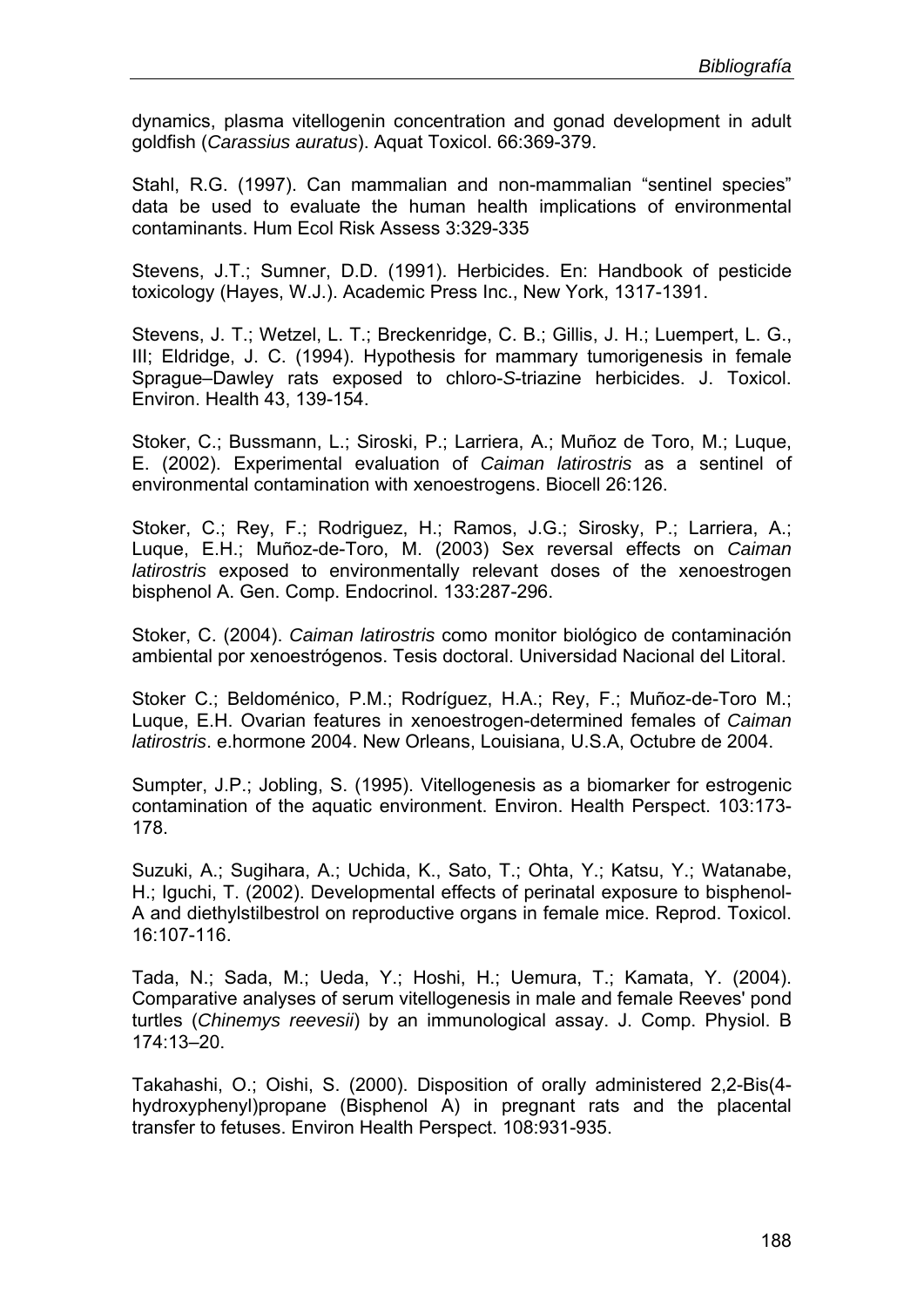Tata, J.R.; Smith, D.F. (1979). Vitellogenesis: a versatile model for hormonal regulation of gene expression. Recent Prog. Horm. Res. 35:47-95.

Tavera-Mendoza, L.; Ruby. S.; Brousseau, P.; Fournier, M.; Cyr, D.; Marcogliese, D. (2002). Response of the amphibian tadpole (*Xenopus laevis*) to atrazine during sexual differentiation of the testis. Environ Toxicol Chem 21:527-531.

Tennant, M. K.; Hill, D. S.; Eldridge, J. C.; Breckenridge, C. B.; Stevens, J. T. (1994). Chloro-*S*-triazine antagonism of estrogen action: limited interaction with estrogen receptor binding. J. Toxicol.Environ. Health 43, 197-211.

Timms, B.G.; Howdeshell, K.L.; Barton, L.; Bradley, S.; Richter, C.A.; vom Saal, F.S. (2005). Estrogenic chemicals in plastic and oral contraceptives disrupt development of the fetal mouse prostate and urethra. Proc Natl Acad Sci U S A. 102:7014-7019.

Toft, G.; Edwards, T.M.; Baatrup, E.; Guillette, L.J. (2003). Disturbed sexual characteristics in male mosquitofish (*Gambusia holbrooki*) from a lake contaminated with endocrine disruptors. Environ. Health Perspect. 111:695-701.

Trentacoste, S. V.; Friedmann, A. S.; Youker, R. T.; Breckenridge, C. B.; Zirkin, B. R. (2001). Atrazine effects on testosterone levels and androgen-dependent reproductive organs in peripubertal male rats. J Androl. 22:142-148.

Tyler, C.R.; Jobling, S.; Sumpter, J.P. (1998). Endocrine disruption in wildlife: a critical review of the evidence. Crit. Rev. Toxicol. 28:319-326.

Tyler, C.R.; van Aerle, R.; Hutchinson, T.H.; Maddix, S.; Trip, H. (1999). An in vivo testing system for endocrine disruptors in fish early life stages using induction of vitellogenin. Environ. Toxicol. Chem. 18, 337–347.

U. S. Agency for Toxic Substances and Disease Registry (1990). Toxicological profile for endosulfan. Atlanta. 6-52.

U.S. Department of Interior (U.S. Geological Survey) 1991. Spring Sampling Finds Herbicides Throughout Mississippi River and Tributaries. Reston, VA.8- 25.

U.S. EPA. (1997). Office of Prevention, Pesticides and Toxic Substances. Endocrine Disruptor Glossary. Definition of Endocrine Disruptor, as defined by EDSTAC. U.S. Environmental Protection Agency. Disponible: http://www.epa.gov/oscpmont/sap/meetings/1998/may/edstac/ch3.pdf (acceso 13-06-06)

U.S. EPA (2002). Registration Eligibility Decision for Endosulfan 1-224.

Vaitukaitis, J.; Robbins, J.; Nieschlag, E.; Ross, G.T. (1971). A method for producing specific antisera with small doses of immunogen. J Clin Endocrinol Metab 33:988-991.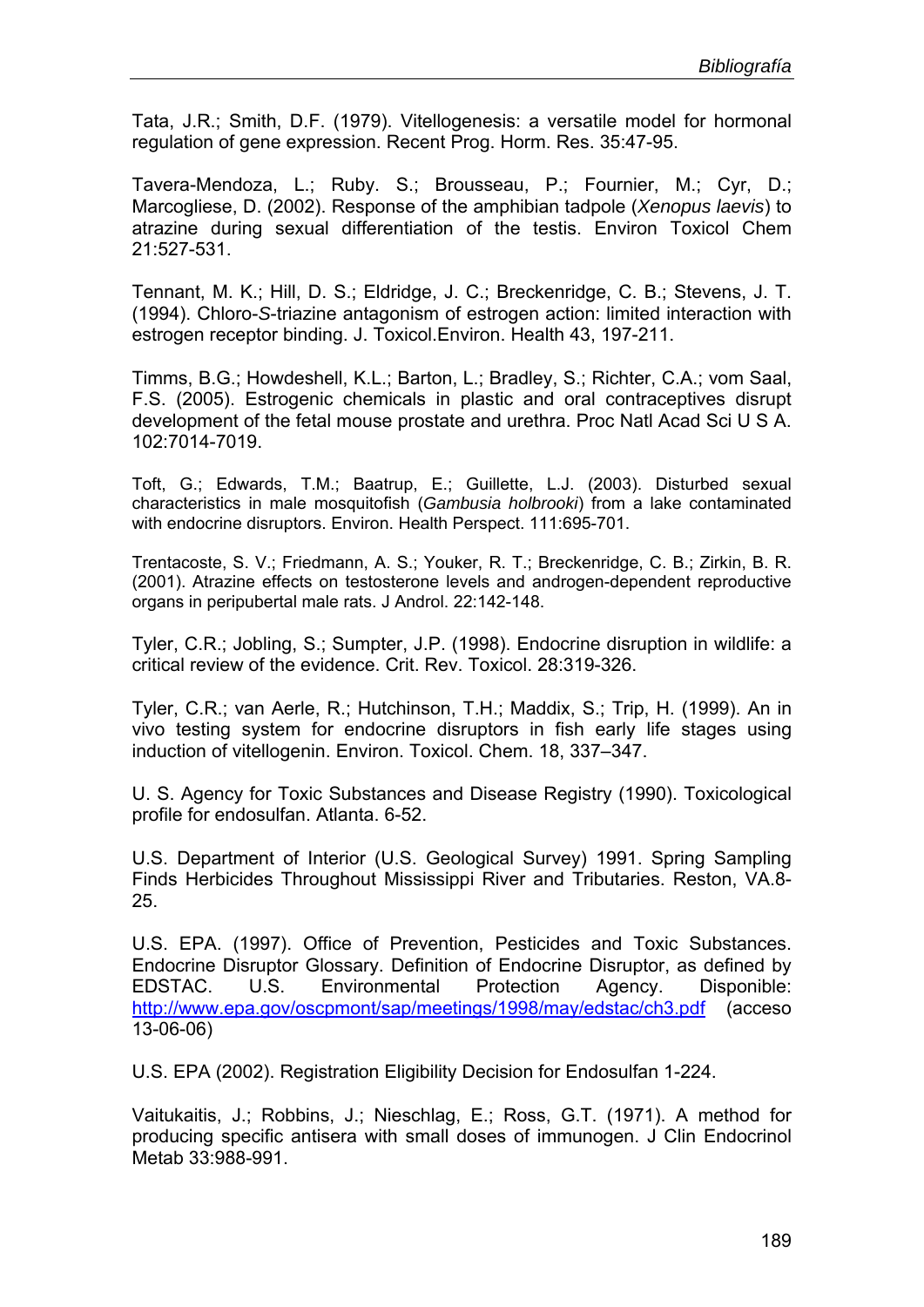Van den Belt, K.; Verheyen, R.; Witters, H. (2003). Comparison of vitellogenin responses in zebrafish and rainbow trout following exposure to environmental estrogens. Ecotoxicol. Environ. Saf. 56:271–281.

Van der Kraak, G.J.; Munkittrick, K.R.; McMaster, M.E.; Portt, C.B.; Chang, J.P. (1992). Exposure to bleached kraft pulp mill effluent disrupts the pituitarygonadal axis of white sucker at multiple sites. Toxicol. Appl. Pharmacol. 115:224-233.

Van der Kraak, G.J. (1998). Observations of endocrine effets in wildlife with evidence of their causation. Pure Appl Chem. 70: 1785-1794.

van der Schalie, W. H., Gardner, H. S., Jr., Bantle, J. A., De Rosa, C. T., Finch, R. A., Reif, J. S., Reuter, R. H., Backer, L. C., Burger, J., Folmar, L. C., Stokes, W. S. (1999). Animals as sentinels of human health hazards of environmental chemicals. Environ.Health Perspect. 107:309-315.

Verdade, L.M. (1995). La conservación y el manejo de los caimanes y cocodrilos en América Latina, Vol. 1. Biologia reprodutiva do jacaré-de-papoamarelo (*Caiman latirostris*) em Sao Paulo, Brasil. (Larriera, A.; Verdade, L.). Santa Fe, Argentina. 57-79.

Verdade, L. M. (2001). Allometry of reproduction in broad-snouted caiman (*Caiman latirostris*). Braz. J. Biol. 61:431-435.

Villanueva, C.M.; Durand, G.; Coutte, M.B.; Chevrier, C.; Cordier, S. (2005). Atrazine in municipal drinking water and risk of low birth weight, preterm delivery, and small-for-gestational-age status. Occup. Environ. Med. 62: 400- 405.

Virtanen, I.; Kallajoki, M.; Narvanen. O.; Paranko, J.; Thornell, L.E.; Miettinen, M.; Lehto, V.P. (1986). Peritubular myoid cells of human and rat testis are smooth muscle cells that contain desmin-type intermediate filaments. Anat Rec. 215:10-20.

Volkel, W.; Colnot, T.;Csanady, G.A.; Filser, J.G.; Dekant, W. (2002). Metabolism and kinetics of bisphenol A in humans at low doses following oral administration. Chem. Res Toxicol. 15:1281-1287.

vom Saal, F.S.; Cooke, P.S.; Buchanan, D.L.; Palanza, P.; Thayer, K.A.; Nagel, S.C.; Parmigiani, S.; Welshons, W.V. (1998). A physiologically based approach to the study of bisphenol A and other estrogenic chemicals on the size of reproductive organs, daily sperm production, and behavior. Toxicol. Ind. Health 14:239-260.

vom Saal, F.; Hughes C. (2005). An extensive new literature concerning lowdose effects of bisphenol A shows the need for new risk assessment. Environ. Health Perspect 113:926-933.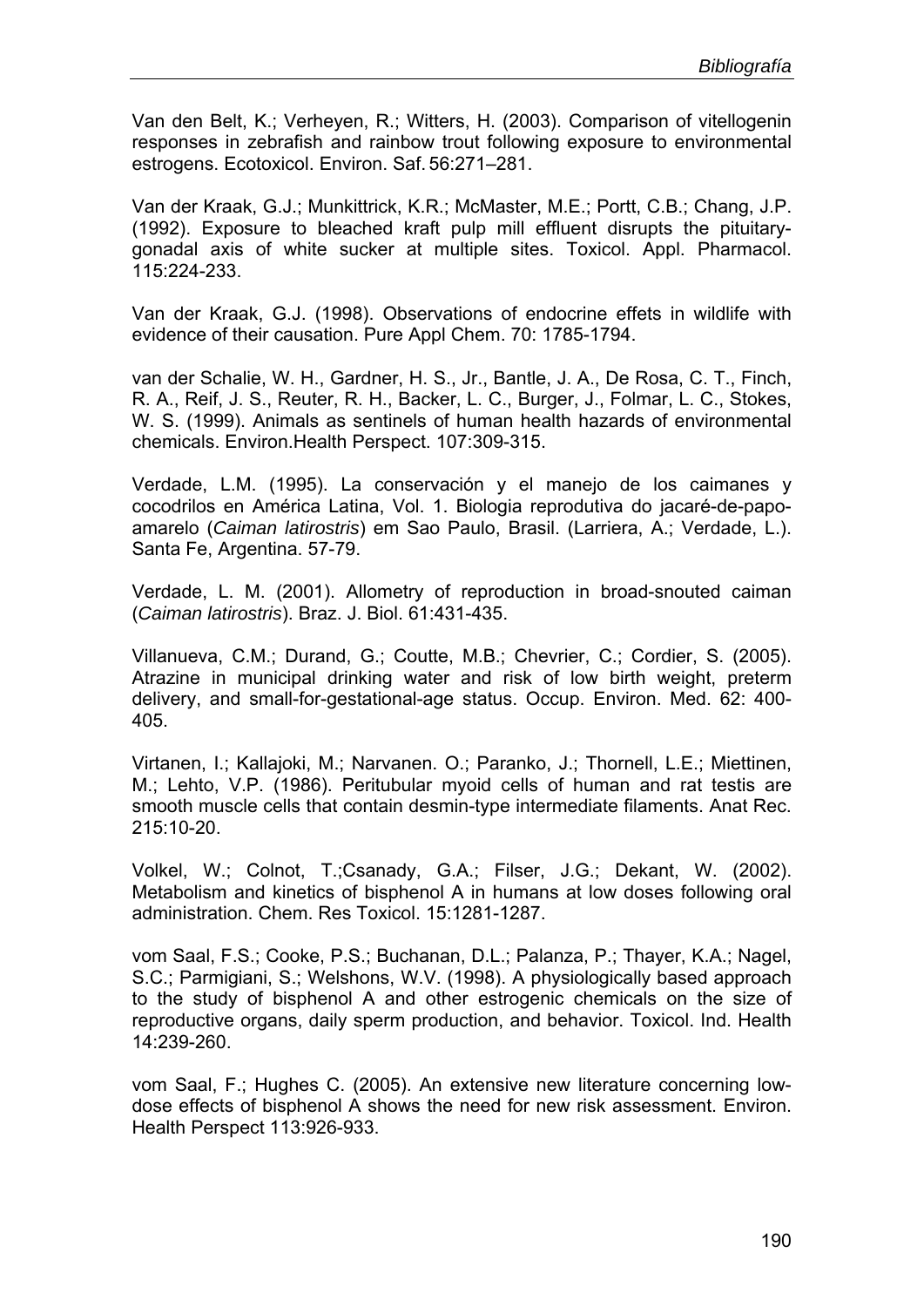Vonier, P.M.; Crain,D.A.; McLachlan, J.A.; Guillette, L.J. Jr.; Arnold, S.F. (1996). Interaction of environmental chemicals with the estrogen and progesterone receptors from the oviduct of the American alligator. Environ Health Perspect 104:1318-1322.

Vos, J.G.; Dybing, E.; Greim, H.A.; Ladefoged, O.; Lambre, C.; Tarazona, J.V.; Brandt, I.; Vethaak, A.D. (2000). Health effects of endocrine-disrupting chemicals on wildlife, with special reference to the European situation. Crit. Rev. Toxicol. 30:71-133.

Wahli, W.; Dawid, I.B.; Wyler, T.; Jaggi, R.B.; Ryffel, G.U. (1979). Vitellogenin in *Xenopus laevis* is encoded in a small family of genes. Cell 16, 535–549.

Wallace, R.A. (1985). En: Developmental Biology: *Oogenesis* (Browder, L.) Vol. 1, Plenum Press, New York, USA:127-177.

Waller, T.; Micucci, P. (1994). Memorias del IV Worshop sobre conservación y manejo del yacaré overo (*Caiman latirostris*). Situación del grupo *Caiman* en Argentina. Apuntes sobre su distribución, situación poblacional y comercio histórico. (Larriera, A.; Imhoff, A.; Von Fink, M.C.; Costa, A.L.; Tourn, C.C.). Fundación Banco Bica. Santa Fe, Argentina. 40-49.

Walsh, L.P.; McCormick, C.; Martin, C.; Stocco, D.M. (2000) Roundup inhibits steroidogenesis by disrupting steroidogenic acute regulatory (StAR) protein expression. Environ Health Perspect 108:769-776.

Wang, S.Y.; Williams, D.L. (1983). Purification of avian vitellogenin III. Comparison with VTG I and II. Biochemist 22: 6206–6210.

Webb, G. J. W.; Buckworth, R.; Manolis, S. C. (1983). *Crocodylus johnstoni* in the McKinlay River, N.T. VI. Nesting Biology. Aust.Wildl.Res*.* 10:607-637.

Wiley, H.S.; Opresko, L.; Wallace, R.A. (1979). New methods for the purification of vertebrate vitellogenin. Anal Biochem 97:145-152.

Wilhelms, K. W.; Cutler,S. A.; Proudman, J. A.; Anderson, L. L.; Scanes, C. G. (2005). Atrazine and the hypothalamo-pituitary-gonadal axis in sexually maturing precocial birds: studies in male Japanese quail. Toxicol Sci 86:152– 160.

Wilhelms, K. W.; Fitzpatrick, K. F.; Scanes, C. G.; Anderson, L. L. (2006). *In ovo* exposure to a triazine herbicide: effects of atrazine on circulating reproductive hormones and gonadal histology in young Japanese quail. Arch Environ Contam Toxicol. 51:117-122.

Willey, J.B.; Krone, P.H. (2001). Effects of endosulfan and nonylphenol on the primordial germ cell population in pre-larval zebrafish embryos. Aquat Toxicol 54: 113-123.